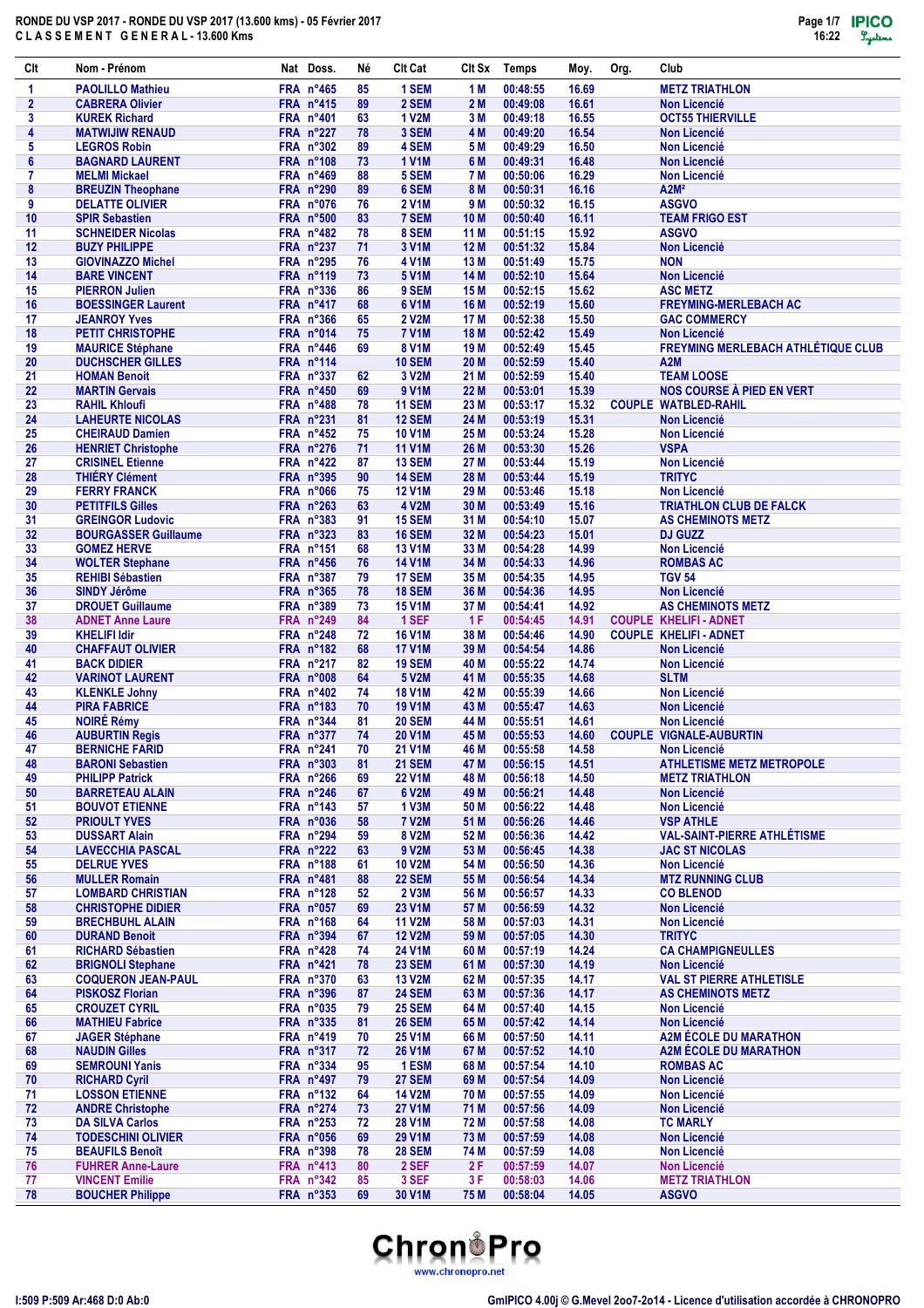| Clt        | Nom - Prénom                                         | Nat Doss.                     | Νé       | <b>CIt Cat</b>                 | CIt Sx           | Temps                | Moy.           | Org.                | Club                                             |
|------------|------------------------------------------------------|-------------------------------|----------|--------------------------------|------------------|----------------------|----------------|---------------------|--------------------------------------------------|
| 79         | <b>HUSSON YOHANN</b>                                 | FRA n°015                     | 83       | <b>29 SEM</b>                  | 76 M             | 00:58:11             | 14.03          |                     | <b>Non Licencié</b>                              |
| 80         | <b>GEORGES Fabienne</b>                              | <b>FRA n°358</b>              | 74       | <b>1 V1F</b>                   | 4 F              | 00:58:19             | 13.99          |                     | <b>AC GONDREVILLE ET VELAINE</b>                 |
| 81         | <b>GRENIER THIBAULT</b>                              | <b>FRA n°089</b>              | 89       | <b>30 SEM</b>                  | 77 M             | 00:58:21             | 13.99          |                     | <b>Non Licencié</b>                              |
| 82<br>83   | <b>COLET Mickaël</b><br><b>ALLART Julien</b>         | <b>FRA n°270</b><br>FRA n°251 | 80<br>88 | <b>31 SEM</b><br><b>32 SEM</b> | 78 M<br>79 M     | 00:58:24<br>00:58:31 | 13.97<br>13.95 |                     | <b>Non Licencié</b><br><b>SPORT 2000</b>         |
| 84         | <b>GASME PATRICE</b>                                 | FRA n°242                     | 69       | 31 V1M                         | 80 M             | 00:58:37             | 13.92          |                     | <b>Non Licencié</b>                              |
| 85         | <b>JEANNIN Louis</b>                                 | <b>FRA n°502</b>              | 55       | 3 V3M                          | 81 M             | 00:58:39             | 13.91          |                     | Non Licencié                                     |
| 86         | <b>BERNARD Loïc</b>                                  | FRA n°463                     | 80       | <b>33 SEM</b>                  | 82 M             | 00:58:49             | 13.87          |                     | <b>Non Licencié</b>                              |
| 87         | <b>DESAUTE BENOIT</b>                                | FRA n°121                     | 71       | 32 V1M                         | 83 M             | 00:58:49             | 13.87          |                     | Non Licencié                                     |
| 88         | <b>BONICHOT Florianne</b>                            | FRA n°442                     | 89       | 4 SEF                          | 5 F              | 00:59:02             | 13.82          |                     | <b>Non Licencié</b>                              |
| 89<br>90   | <b>CAPRIO ANTOINE</b><br><b>BIASION Eric</b>         | FRA n°077<br>FRA n°454        | 61<br>72 | <b>15 V2M</b><br>33 V1M        | 84 M<br>85 M     | 00:59:07<br>00:59:07 | 13.81<br>13.80 |                     | <b>Non Licencié</b><br><b>Non Licencié</b>       |
| 91         | <b>DUMONTIER ARTHUR</b>                              | <b>FRA n°203</b>              | 89       | <b>34 SEM</b>                  | 86 M             | 00:59:08             | 13.80          |                     | <b>Non Licencié</b>                              |
| 92         | <b>MANGIN David</b>                                  | FRA n°361                     | 77       | 34 V1M                         | 87 M             | 00:59:08             | 13.80          |                     | <b>Non Licencié</b>                              |
| 93         | <b>BARTHEL ANGELIQUE</b>                             | FRA n°139                     |          | 5 SEF                          | 6 F              | 00:59:20             | 13.76          |                     | <b>VSP ATHLE</b>                                 |
| 94         | <b>MORBIN David</b>                                  | <b>FRA n°503</b>              | 71       | 35 V1M                         | 88 M             | 00:59:21             | 13.75          |                     | <b>GLAM OPTIC</b>                                |
| 95         | <b>SERGEFF Olivier</b>                               | FRA n°495                     | 76       | 36 V1M                         | 89 M             | 00:59:22             | 13.75          |                     | <b>TRITYC</b>                                    |
| 96<br>97   | <b>WATROBA OLIVIER</b><br><b>FRANC AMELIE</b>        | FRA n°195<br>FRA n°043        | 67<br>85 | <b>16 V2M</b><br>6 SEF         | 90 M<br>7 F      | 00:59:22<br>00:59:25 | 13.75<br>13.74 | <b>COUPLE FRANC</b> | <b>Non Licencié</b>                              |
| 98         | <b>WILLEM MYRIAM</b>                                 | FRA n°221                     | 67       | <b>1 V2F</b>                   | 8 F              | 00:59:32             | 13.71          |                     | <b>JAC ST NICOLAS</b>                            |
| 99         | <b>SORNETTE Jean yves</b>                            | FRA n°462                     | 72       | 37 V1M                         | 91 M             | 00:59:33             | 13.70          |                     | <b>FOULEES DE TOM</b>                            |
| 100        | <b>HITTINGER GAEL</b>                                | <b>FRA n°213</b>              | 80       | <b>35 SEM</b>                  | 92 M             | 00:59:36             | 13.69          |                     | <b>Non Licencié</b>                              |
| 101        | <b>OMRANI Aicha</b>                                  | FRA n°451                     | 70       | <b>2 V1F</b>                   | 9 F              | 00:59:47             | 13.65          |                     | <b>FMAC FREYMING MERLEBACH</b>                   |
| 102        | <b>BIERLEIN STEPHAN</b>                              | <b>FRA n°113</b>              | 69       | 38 V1M                         | 93 M             | 00:59:48             | 13.65          |                     | <b>Non Licencié</b>                              |
| 103        | <b>CUNIN Sylvain</b>                                 | FRA n°284                     | 63       | <b>17 V2M</b>                  | 94 M             | 00:59:49             | 13.64          |                     | A <sub>2</sub> M<br><b>COUPLE TORRES-SCHMITT</b> |
| 104<br>105 | <b>SCHMITT Fabrice</b><br><b>GAMARDE MICKAEL</b>     | FRA n°281<br>FRA n°244        | 56<br>86 | <b>4 V3M</b><br><b>36 SEM</b>  | 95 M<br>96 M     | 00:59:51<br>00:59:56 | 13.63<br>13.62 |                     | <b>Non Licencié</b>                              |
| 106        | <b>TURCO Gaspard</b>                                 | FRA n°287                     | 63       | <b>18 V2M</b>                  | 97 M             | 00:59:59             | 13.60          |                     | <b>CSJ RUNNING AUGNY</b>                         |
| 107        | <b>FRANC ERIC</b>                                    | FRA n°042                     | 57       | 5 V3M                          | 98 M             | 01:00:05             | 13.58          | <b>COUPLE FRANC</b> |                                                  |
| 108        | <b>BODEREAU Thierry</b>                              | FRA n°507                     | 67       | <b>19 V2M</b>                  | 99 M             | 01:00:22             | 13.52          |                     | <b>A2M</b>                                       |
| 109        | <b>BAILLIF EDDY</b>                                  | FRA n°224                     | 70       | 39 V1M                         | 100 M            | 01:00:25             | 13.51          |                     | <b>JAC ST NICOLAS</b>                            |
| 110        | <b>CHAUVEL JEAN-BAPTISTE</b>                         | FRA n°133                     | 78       | <b>37 SEM</b>                  | 101 M            | 01:00:26             | 13.50          |                     | <b>Non Licencié</b>                              |
| 111<br>112 | <b>BAYEUL Gerald</b>                                 | <b>FRA n°399</b><br>FRA n°178 | 72<br>79 | 40 V1M<br>7 SEF                | 102 M<br>10F     | 01:00:31<br>01:00:35 | 13.49<br>13.47 |                     | <b>ACGV</b><br><b>Non Licencié</b>               |
| 113        | <b>HENNEQUIN LAETITIA</b><br><b>LAURENT Philippe</b> | FRA n°423                     | 70       | 41 V1M                         | 103 M            | 01:00:37             | 13.46          |                     | <b>Non Licencié</b>                              |
| 114        | <b>MALLINGER Pascale</b>                             | FRA n°432                     | 71       | 3 V <sub>1</sub> F             | 11F              | 01:00:38             | 13.46          |                     | <b>Non Licencié</b>                              |
| 115        | <b>STACHOWIAK Julien</b>                             | FRA n°360                     | 86       | <b>38 SEM</b>                  | 104 M            | 01:00:38             | 13.46          |                     | A2M                                              |
| 116        | <b>RIMLINGER PHILIPPE</b>                            | FRA n°060                     | 68       | 42 V1M                         | 105 M            | 01:00:40             | 13.45          |                     | <b>Non Licencié</b>                              |
| 117        | <b>ZANONI JEAN-JACQUES</b>                           | FRA n°147                     | 73       | 43 V1M                         | 106 M            | 01:00:42             | 13.45          |                     | <b>Non Licencié</b>                              |
| 118        | <b>STEGMANN JEAN-MICHEL</b>                          | <b>FRA n°207</b>              | 77       | 44 V1M                         | 107 M            | 01:00:47             | 13.43          |                     | <b>Non Licencié</b>                              |
| 119<br>120 | <b>LIEGEOIS Laetitia</b><br><b>DEBAILLEUL David</b>  | FRA n°471<br>FRA n°435        | 77<br>72 | 4 V1F<br>45 V1M                | 12F<br>108 M     | 01:00:53<br>01:00:56 | 13.40<br>13.39 |                     | Non Licencié<br><b>Non Licencié</b>              |
| 121        | <b>HUARD PIERRE</b>                                  | FRA n°023                     | 63       | <b>20 V2M</b>                  | 109 M            | 01:01:01             | 13.38          |                     | A <sub>2</sub> M                                 |
| 122        | <b>TADDEI DOMINIQUE</b>                              | FRA n°206                     | 65       | <b>21 V2M</b>                  | 110 M            | 01:01:01             | 13.37          |                     | <b>Non Licencié</b>                              |
| 123        | <b>WEBER Damien</b>                                  | FRA n°348                     | 86       | <b>39 SEM</b>                  | 111 M            | 01:01:04             | 13.37          |                     | <b>Non Licencié</b>                              |
| 124        | <b>MAYOT Emmanuel</b>                                | FRA n°354                     | 69       | <b>46 V1M</b>                  | 112 M            | 01:01:05             | 13.36          |                     | <b>COURIR À COURCELLES CHAUSSY</b>               |
| 125        | <b>STOERKEL Florian</b>                              | FRA n°345                     | 91       | <b>40 SEM</b>                  | 113 M            | 01:01:11             | 13.34          |                     | Non Licencié                                     |
| 126<br>127 | <b>DELLE MAXIME</b><br><b>WOLFF Mathieu</b>          | FRA n°238<br>FRA n°296        | 84<br>79 | 41 SEM<br><b>42 SEM</b>        | 114 M<br>115 M   | 01:01:12<br>01:01:15 | 13.34<br>13.32 |                     | <b>Non Licencié</b><br>Non Licencié              |
| 128        | <b>KEINERKNECHT Antony</b>                           | FRA n°286                     | 82       | 43 SEM                         | 116 M            | 01:01:17             | 13.32          |                     | OFP (FOULEES DES ROCHES MARBICHONNES)            |
| 129        | <b>HAUT Jean raphael</b>                             | <b>FRA nº437</b>              | 72       | 47 V1M                         | 117 M            | 01:01:21             | 13.30          |                     | <b>Non Licencié</b>                              |
| 130        | <b>NICOLAS Alexandre</b>                             | FRA n°467                     | 88       | <b>44 SEM</b>                  | 118 M            | 01:01:26             | 13.28          |                     | <b>LEXY</b>                                      |
| 131        | <b>FISNE GERARD</b>                                  | FRA n°005                     | 57       | 6 V3M                          | 119 M            | 01:01:27             | 13.28          |                     | Non Licencié                                     |
| 132        | <b>EGUILLON CORENTIN</b>                             | <b>FRA n°070</b>              | 01       | 1 CAM                          | 120 M            | 01:01:36             | 13.25          |                     | <b>Non Licencié</b>                              |
| 133<br>134 | <b>DIDION NICOLAS</b><br><b>MANTERNACH FRANCK</b>    | FRA n°209<br>FRA n°022        | 81<br>73 | <b>45 SEM</b><br><b>48 V1M</b> | 121 M<br>122 M   | 01:01:36<br>01:01:44 | 13.25<br>13.22 |                     | Non Licencié<br>Non Licencié                     |
| 135        | <b>GARNICHE CHANTAL</b>                              | FRA n°055                     | 61       | 2 V <sub>2</sub> F             | 13F              | 01:01:45             | 13.22          |                     | <b>Non Licencié</b>                              |
| 136        | LA SALA JOSEPH                                       | FRA n°158                     | 67       | <b>22 V2M</b>                  | 123 <sub>M</sub> | 01:01:49             | 13.20          |                     | <b>Non Licencié</b>                              |
| 137        | <b>STIRNEMANN GILLES</b>                             | FRA n°157                     | 67       | <b>23 V2M</b>                  | 124 M            | 01:01:49             | 13.20          |                     | <b>Non Licencié</b>                              |
| 138        | <b>OMHOVERE DIDIER</b>                               | FRA n°154                     | 63       | <b>24 V2M</b>                  | 125 M            | 01:01:50             | 13.20          |                     | <b>Non Licencié</b>                              |
| 139<br>140 | <b>BLANCHARD SEVERINE</b><br><b>O MUSA ANGELO</b>    | FRA n°107<br>FRA n°247        | 74       | <b>5 V1F</b><br>49 V1M         | 14 F<br>126 M    | 01:01:51<br>01:01:52 | 13.20<br>13.19 |                     | Non Licencié<br><b>Non Licencié</b>              |
| 141        | <b>PARMENTELAT CLAUDE</b>                            | FRA n°164                     | 70<br>62 | <b>25 V2M</b>                  | 127 M            | 01:01:52             | 13.19          |                     | Non Licencié                                     |
| 142        | <b>SCHAAF Eric</b>                                   | FRA n°410                     | 67       | <b>26 V2M</b>                  | 128 M            | 01:01:53             | 13.19          |                     | <b>Non Licencié</b>                              |
| 143        | <b>ABEL ETIENNE</b>                                  | FRA n°092                     | 62       | <b>27 V2M</b>                  | 129 M            | 01:01:55             | 13.18          |                     | <b>Non Licencié</b>                              |
| 144        | <b>VINCENT Juliette</b>                              | FRA n°486                     | 88       | 8 SEF                          | 15F              | 01:01:56             | 13.18          |                     | <b>Non Licencié</b>                              |
| 145        | <b>TOUSSAINT Laurent</b>                             | FRA n°412                     | 74       | 50 V1M                         | 130 M            | 01:01:57             | 13.17          |                     | <b>RCRM</b>                                      |
| 146        | <b>GRANDJEAN ETIENNE</b>                             | FRA n°011                     | 74       | 51 V1M                         | 131 M            | 01:02:03             | 13.15          |                     | <b>Non Licencié</b>                              |
| 147<br>148 | <b>DUBAJIC Mirko</b><br><b>TARILLON Sylvain</b>      | FRA n°378<br>FRA n°328        | 65<br>77 | <b>28 V2M</b><br>52 V1M        | 132 M<br>133 M   | 01:02:06             | 13.14<br>13.12 |                     | <b>Non Licencié</b><br><b>PASS RUNNING</b>       |
| 149        | <b>ZIELINSKI Emmanuel</b>                            | FRA n°457                     | 69       | 53 V1M                         | 134 M            | 01:02:11<br>01:02:15 | 13.11          |                     | A2M                                              |
| 150        | <b>DOBUCKI Damien</b>                                | FRA n°411                     | 87       | <b>46 SEM</b>                  | 135 M            | 01:02:20             | 13.09          |                     | <b>Non Licencié</b>                              |
| 151        | <b>DORST JEAN-MICHEL</b>                             | FRA n°211                     | 64       | <b>29 V2M</b>                  | 136 M            | 01:02:22             | 13.09          |                     | Non Licencié                                     |
| 152        | <b>MALLINGER Thierry</b>                             | FRA n°273                     | 72       | 54 V1M                         | 137 M            | 01:02:25             | 13.08          |                     | <b>TM TEAM RUN</b>                               |
| 153        | <b>SCURTO Thierry</b>                                | FRA n°260                     | 70       | 55 V1M                         | 138 M            | 01:02:27             | 13.07          |                     | <b>BOUZONVILLE ATHLÉTIQUE CLUB</b>               |
| 154        | <b>KARPITAN Roman</b>                                | <b>FRA n°226</b>              | 86       | 47 SEM                         | 139 M            | 01:02:31             | 13.05          |                     | <b>Non Licencié</b>                              |
| 155<br>156 | <b>VECRIN Cyril</b><br><b>GUILLAUMEE Michel</b>      | FRA n°346<br><b>FRA n°418</b> | 77<br>59 | 56 V1M<br>30 V2M               | 140 M<br>141 M   | 01:02:36<br>01:02:40 | 13.04<br>13.02 |                     | <b>Non Licencié</b><br><b>METZ</b>               |
|            |                                                      |                               |          |                                |                  |                      |                |                     |                                                  |

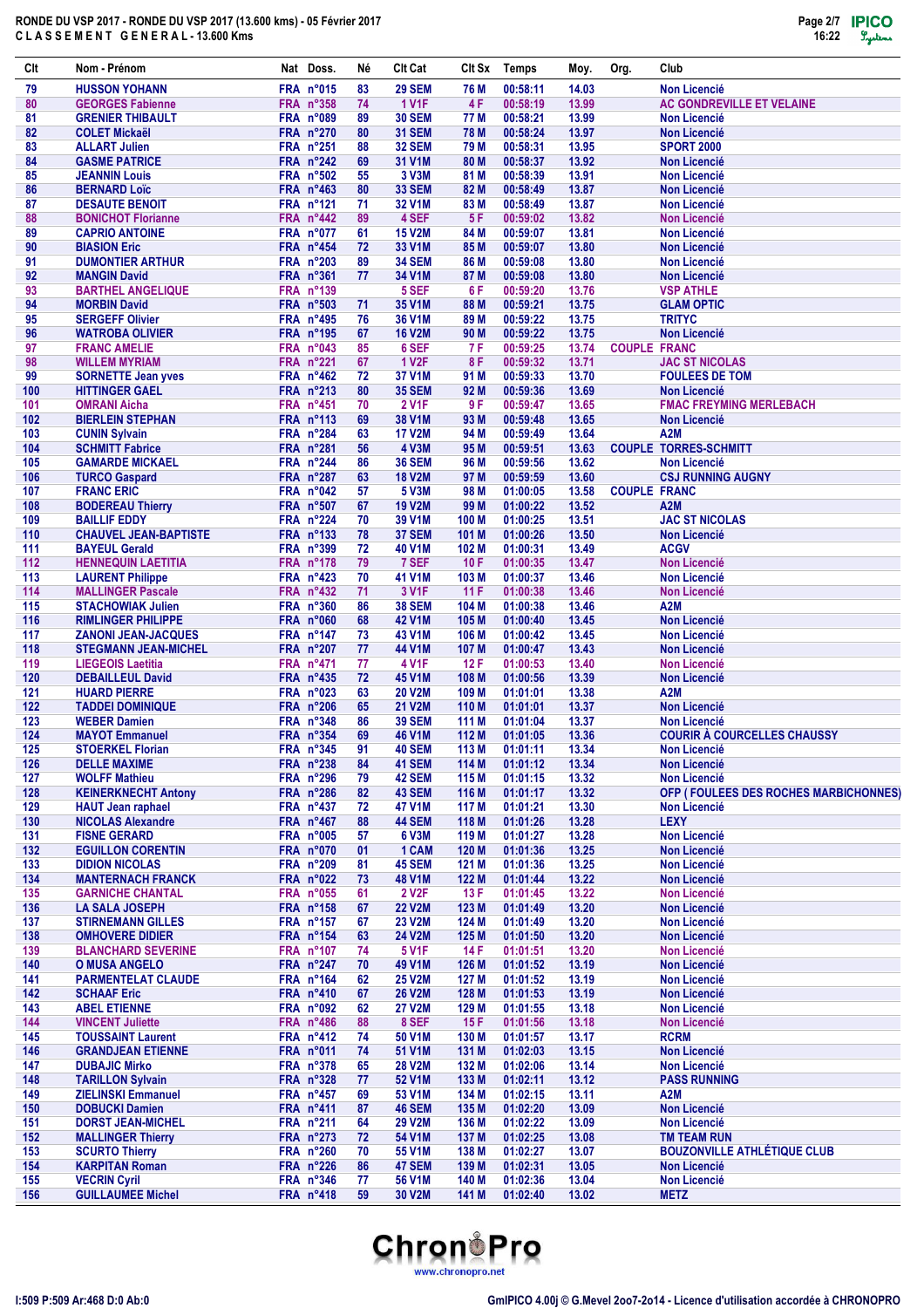

| Clt        | Nom - Prénom                                        |                               | Nat Doss.                            | Né       | <b>CIt Cat</b>                 | Clt Sx         | Temps                | Moy.           | Org.                                         | Club                                                                 |
|------------|-----------------------------------------------------|-------------------------------|--------------------------------------|----------|--------------------------------|----------------|----------------------|----------------|----------------------------------------------|----------------------------------------------------------------------|
| 157        | <b>NICOLAS Baptiste</b>                             | FRA n°257                     |                                      | 83       | 48 SEM                         | 142 M          | 01:02:45             | 13.00          |                                              | <b>TC MARLY</b>                                                      |
| 158        | <b>GUNIA YANN</b>                                   |                               | <b>FRA n°102</b>                     | 80       | <b>49 SEM</b>                  | 143 M          | 01:02:48             | 13.00          |                                              | <b>Non Licencié</b>                                                  |
| 159<br>160 | <b>SPACHER CHRISTOPHE</b><br><b>AMARU Salvatore</b> | FRA n°191<br>FRA n°487        |                                      | 80<br>63 | <b>50 SEM</b><br>31 V2M        | 144 M<br>145 M | 01:02:48<br>01:02:49 | 13.00<br>12.99 |                                              | <b>Non Licencié</b><br><b>Non Licencié</b>                           |
| 161        | <b>LANDOIS PHILIPPE</b>                             |                               | FRA n°176                            | 54       | <b>7 V3M</b>                   | 146 M          | 01:02:50             | 12.99          |                                              | <b>Non Licencié</b>                                                  |
| 162        | <b>CHRISTMANN CHRISTOPHE</b>                        | <b>FRA n°167</b>              |                                      | 71       | 57 V1M                         | 147 M          | 01:02:54             | 12.97          |                                              | <b>Non Licencié</b>                                                  |
| 163        | <b>LINDEN Kevin</b>                                 | FRA n°320                     |                                      | 85       | <b>51 SEM</b>                  | 148 M          | 01:02:56             | 12.97          |                                              | <b>RUNNING CLUB RIVES DE MOSELLE</b>                                 |
| 164        | <b>HEJNE JEROME</b>                                 | FRA n°047                     |                                      | 74       | 58 V1M                         | 149 M          | 01:02:59             | 12.96          |                                              | <b>Non Licencié</b>                                                  |
| 165<br>166 | <b>MENDOZA GILLES</b><br><b>MUTHIG VALERIE</b>      |                               | FRA n°148<br>FRA n°149               | 58<br>72 | 32 V2M<br>6 V <sub>1</sub> F   | 150 M<br>16 F  | 01:03:03<br>01:03:03 | 12.94<br>12.94 |                                              | <b>COUPLE MENDOZA-MUTHIG</b><br><b>COUPLE MENDOZA-MUTHIG</b>         |
| 167        | <b>BARBERON Guillaume</b>                           |                               | FRA n°477                            | 97       | 2 ESM                          | 151 M          | 01:03:09             | 12.92          |                                              | <b>Non Licencié</b>                                                  |
| 168        | <b>CAQUOT Philippe</b>                              |                               | <b>FRA n°329</b>                     | 63       | 33 V2M                         | 152 M          | 01:03:09             | 12.92          |                                              | <b>COUPLE CAQUOT-CONSBRUCK</b>                                       |
| 169        | <b>ZORDAN Julien</b>                                |                               | <b>FRA n°305</b>                     | 80       | <b>52 SEM</b>                  | 153 M          | 01:03:12             | 12.91          |                                              | <b>METZ TRIATHLON</b>                                                |
| 170<br>171 | <b>MULLER SEBASTIEN</b><br><b>SCHLICK Luc</b>       | FRA n°138                     | FRA n°434                            | 73<br>85 | 59 V1M<br><b>53 SEM</b>        | 154 M<br>155 M | 01:03:13<br>01:03:17 | 12.91<br>12.90 |                                              | <b>Non Licencié</b><br><b>Non Licencié</b>                           |
| 172        | <b>ZANETTI ANTONY</b>                               | FRA n°037                     |                                      | 77       | 60 V1M                         | 156 M          | 01:03:19             | 12.89          |                                              | <b>Non Licencié</b>                                                  |
| 173        | <b>PANOFF Philippe</b>                              |                               | FRA n°483                            | 61       | 34 V2M                         | 157 M          | 01:03:24             | 12.87          |                                              | <b>Non Licencié</b>                                                  |
| 174        | <b>PLASSON JEAN-PHILIPPE</b>                        |                               | FRA n°235                            | 88       | <b>54 SEM</b>                  | 158 M          | 01:03:37             | 12.83          |                                              | <b>Non Licencié</b>                                                  |
| 175        | <b>LIBESSART Olivier</b>                            | FRA n°447<br><b>FRA n°050</b> |                                      | 69       | 61 V1M                         | 159 M          | 01:03:37             | 12.83          |                                              | <b>Non Licencié</b>                                                  |
| 176<br>177 | <b>BOUCHE JEAN-MARC</b><br><b>SIDIALI MYRIAM</b>    |                               | <b>FRA n°223</b>                     | 62<br>68 | 35 V2M<br><b>7 V1F</b>         | 160 M<br>17 F  | 01:03:39<br>01:03:42 | 12.82<br>12.81 |                                              | <b>Non Licencié</b><br><b>JAC ST NICOLAS</b>                         |
| 178        | <b>BRENOT ALEXANDRE</b>                             |                               | <b>FRA n°085</b>                     | 78       | <b>55 SEM</b>                  | 161 M          | 01:03:44             | 12.80          |                                              | A2M                                                                  |
| 179        | <b>SPERANZON ERIC</b>                               | FRA n°087                     |                                      | 66       | 36 V2M                         | 162 M          | 01:03:51             | 12.78          |                                              | <b>Metz triathlon</b>                                                |
| 180        | <b>BOUR Frederic</b>                                |                               | <b>FRA n°308</b>                     | 65       | 37 V2M                         | 163 M          | 01:03:54             | 12.77          |                                              | <b>SLTM</b>                                                          |
| 181<br>182 | <b>BASIN VALENE</b><br><b>NISI OLIVIER</b>          | FRA n°142<br>FRA n°141        |                                      | 88<br>78 | 9 SEF<br><b>56 SEM</b>         | 18 F<br>164 M  | 01:03:55<br>01:03:55 | 12.77<br>12.77 |                                              | <b>Non Licencié</b><br><b>Non Licencié</b>                           |
| 183        | <b>EGUILLON STEPHANE</b>                            | FRA n°071                     |                                      | 75       | 62 V1M                         | 165 M          | 01:04:01             | 12.75          |                                              | <b>Non Licencié</b>                                                  |
| 184        | <b>WENDELS Jérémy</b>                               |                               | FRA n°492                            | 87       | <b>57 SEM</b>                  | 166 M          | 01:04:04             | 12.74          |                                              | <b>Non Licencié</b>                                                  |
| 185        | <b>DIEBOLD LAURENT</b>                              | <b>FRA n°111</b>              |                                      | 72       | 63 V1M                         | 167 M          | 01:04:04             | 12.74          |                                              | <b>Non Licencié</b>                                                  |
| 186        | <b>CHEDRU Jean patrick</b>                          |                               | <b>FRA n°393</b>                     | 59       | 38 V2M                         | 168 M          | 01:04:08             | 12.72          |                                              | <b>MARATOM</b>                                                       |
| 187<br>188 | <b>NOEL LAURENT</b><br><b>COMAZZETTO Julien</b>     |                               | FRA n°032<br>FRA n°490               | 70<br>78 | 64 V1M<br><b>58 SEM</b>        | 169 M<br>170 M | 01:04:09<br>01:04:11 | 12.72<br>12.72 |                                              | <b>Non Licencié</b><br><b>ASGVO</b>                                  |
| 189        | <b>DUMONT LAURENT</b>                               |                               | FRA n°156                            | 75       | 65 V1M                         | 171 M          | 01:04:11             | 12.72          |                                              | <b>VSP ATHLE</b>                                                     |
| 190        | <b>GUILLAUME DIDIER</b>                             | FRA n°181                     |                                      | 60       | 39 V2M                         | 172 M          | 01:04:12             | 12.71          |                                              | <b>Non Licencié</b>                                                  |
| 191        | <b>RONCALLI Julien</b>                              |                               | FRA n°498                            | 85       | <b>59 SEM</b>                  | 173 M          | 01:04:15             | 12.70          |                                              | <b>ATHLETISME METZ METROPOLE</b>                                     |
| 192        | <b>NEMBRINI CHRISTOPHE</b>                          |                               | <b>FRA n°106</b>                     | 71       | 66 V1M                         | 174 M          | 01:04:18             | 12.69          |                                              | <b>Non Licencié</b>                                                  |
| 193<br>194 | <b>RIGONI HERVE</b><br><b>RIGONI CHARLOTTE</b>      |                               | FRA n°215<br>FRA n°214               | 64<br>95 | <b>40 V2M</b><br>1 ESF         | 175 M<br>19 F  | 01:04:19<br>01:04:20 | 12.69<br>12.69 | <b>COUPLE RIGONI</b><br><b>COUPLE RIGONI</b> |                                                                      |
| 195        | <b>HANSER Théo</b>                                  |                               | FRA n°444                            | 93       | <b>60 SEM</b>                  | 176 M          | 01:04:20             | 12.69          |                                              | LES FOULÉES ETUDIANTES                                               |
| 196        | <b>FAUVILLE SYLVAIN</b>                             |                               | FRA n°228                            | 64       | 41 V2M                         | 177 M          | 01:04:21             | 12.68          |                                              | <b>Non Licencié</b>                                                  |
| 197        | <b>CAZZATO Louis</b>                                |                               | FRA n°255                            | 75       | 67 V1M                         | 178 M          | 01:04:21             | 12.68          |                                              | A <sub>2</sub> M                                                     |
| 198<br>199 | <b>VIGNALE Céline</b><br><b>HOUILLON Christophe</b> |                               | <b>FRA n°376</b><br><b>FRA n°438</b> | 75<br>78 | 8 V <sub>1</sub> F<br>61 SEM   | 20 F<br>179 M  | 01:04:22<br>01:04:23 | 12.68<br>12.68 |                                              | <b>COUPLE VIGNALE-AUBURTIN</b><br><b>COURIR À COURCELLES CHAUSSY</b> |
| 200        | <b>SCHNEIDER Alexandre</b>                          |                               | FRA n°326                            | 95       | 3 ESM                          | 180 M          | 01:04:25             | 12.67          |                                              | <b>Non Licencié</b>                                                  |
| 201        | <b>BAZIN FABIEN</b>                                 |                               | <b>FRA n°243</b>                     | 70       | 68 V1M                         | 181 M          | 01:04:31             | 12.65          |                                              | <b>Non Licencié</b>                                                  |
| 202        | <b>LECLAIRE Fabrice</b>                             |                               | FRA n°494                            | 80       | <b>62 SEM</b>                  | 182 M          | 01:04:31             | 12.65          |                                              | <b>Non Licencié</b>                                                  |
| 203        | <b>LECLAIRE Regis</b>                               |                               | FRA n°269                            | 71       | 69 V1M                         | 183 M          | 01:04:32             | 12.65          |                                              | <b>VSPA</b>                                                          |
| 204<br>205 | <b>ADAM Laurent</b><br><b>TORRES Manuel</b>         |                               | FRA $n^{\circ}426$<br>FRA n°280      | 68<br>70 | <b>70 V1M</b><br>71 V1M        | 184 M<br>185 M | 01:04:43<br>01:04:44 | 12.61<br>12.61 |                                              | Non Licencié<br><b>COUPLE TORRES-SCHMITT</b>                         |
| 206        | <b>BAROCHE Flora</b>                                |                               | FRA n°318                            | 91       | <b>10 SEF</b>                  | 21 F           | 01:04:46             | 12.60          |                                              | <b>Non Licencié</b>                                                  |
| 207        | <b>GARNIER JUDICAEL</b>                             |                               | FRA n°210                            | 77       | <b>72 V1M</b>                  | 186 M          | 01:04:51             | 12.58          |                                              | <b>Non Licencié</b>                                                  |
| 208        | <b>BINDA PHILIPPE</b>                               |                               | FRA n°187                            | 72       | <b>73 V1M</b>                  | 187 M          | 01:04:53             | 12.58          |                                              | <b>COUPLE REUTER-BINDA</b>                                           |
| 209<br>210 | <b>CAFORA Lucien</b><br><b>SCHULER BENJAMIN</b>     |                               | FRA n°349<br><b>FRA n°039</b>        | 63       | <b>42 V2M</b><br>2 CAM         | 188 M<br>189 M | 01:04:59<br>01:05:02 | 12.56<br>12.55 |                                              | <b>VSPA</b><br><b>Non Licencié</b>                                   |
| 211        | <b>GEORGES Alain</b>                                |                               | FRA n°359                            | 00<br>70 | <b>74 V1M</b>                  | 190 M          | 01:05:05             | 12.54          |                                              | AC GONDREVILLE ET VELAINE                                            |
| 212        | <b>DRIX Camille</b>                                 |                               | FRA n°404                            | 97       | 2 ESF                          | 22 F           | 01:05:07             | 12.53          |                                              | <b>Non Licencié</b>                                                  |
| 213        | <b>ROLDAN OLIVIER</b>                               |                               | <b>FRA n°030</b>                     | 72       | <b>75 V1M</b>                  | 191 M          | 01:05:09             | 12.53          | <b>COUPLE ROLDAN</b>                         |                                                                      |
| 214<br>215 | <b>ROLDAN SOPHIE</b><br><b>PIERRE ROMAIN</b>        |                               | FRA n°029<br>FRA n°017               | 71       | 9 V1F                          | 23 F           | 01:05:09             | 12.53          | <b>COUPLE ROLDAN</b>                         | <b>Non Licencié</b>                                                  |
| 216        | <b>ANTOINE PASCAL</b>                               |                               | FRA n°062                            | 88<br>72 | <b>63 SEM</b><br><b>76 V1M</b> | 192 M<br>193 M | 01:05:10<br>01:05:25 | 12.52<br>12.48 |                                              | <b>Non Licencié</b>                                                  |
| 217        | <b>EVAIN CLEMENT</b>                                |                               | FRA n°236                            | 88       | <b>64 SEM</b>                  | 194 M          | 01:05:26             | 12.47          |                                              | Non Licencié                                                         |
| 218        | <b>BEAUREGARD DENIS</b>                             |                               | FRA n°175                            | 54       | 8 V3M                          | 195 M          | 01:05:27             | 12.47          |                                              | <b>Non Licencié</b>                                                  |
| 219        | <b>BIDON Jean</b>                                   |                               | FRA n°340                            | 59       | 43 V2M                         | 196 M          | 01:05:32             | 12.45          |                                              | <b>Non Licencié</b>                                                  |
| 220<br>221 | <b>SCHIRRER Yvan</b><br><b>DUCHENE LAURENCE</b>     | FRA n°041                     | FRA n°397                            | 65<br>65 | 44 V2M<br>3 V <sub>2</sub> F   | 197 M<br>24 F  | 01:05:39<br>01:05:48 | 12.43<br>12.40 |                                              | Non Licencié<br><b>TC MARLY</b>                                      |
| 222        | <b>LUNA SACIE JUAN</b>                              |                               | FRA $n^{\circ}185$                   | 68       | <b>77 V1M</b>                  | 198 M          | 01:05:50             | 12.40          |                                              | Non Licencié                                                         |
| 223        | <b>GREFF Vianney</b>                                |                               | <b>FRA n°485</b>                     | 80       | <b>65 SEM</b>                  | 199 M          | 01:05:56             | 12.38          |                                              | Non Licencié                                                         |
| 224        | <b>MOLINARI Quentin</b>                             |                               | FRA n°314                            | 92       | <b>66 SEM</b>                  | 200 M          | 01:06:02             | 12.36          |                                              | Non Licencié                                                         |
| 225<br>226 | <b>DOMPTAIL BERTRAND</b>                            | FRA n°051                     | FRA n°307                            | 78       | 67 SEM<br><b>78 V1M</b>        | 201 M          | 01:06:03             | 12.36<br>12.34 |                                              | <b>Non Licencié</b>                                                  |
| 227        | <b>BOUR Frederic</b><br><b>LEFORT Allan</b>         |                               | FRA n°386                            | 72<br>89 | <b>68 SEM</b>                  | 202 M<br>203 M | 01:06:07<br>01:06:10 | 12.33          |                                              | <b>LULEA TEAM</b><br>A2M                                             |
| 228        | <b>LAGARDE Emilie</b>                               |                               | FRA n°256                            | 82       | <b>11 SEF</b>                  | 25 F           | 01:06:10             | 12.33          |                                              | <b>Non Licencié</b>                                                  |
| 229        | <b>BIDON Claire</b>                                 | FRA n°341                     |                                      | 92       | <b>12 SEF</b>                  | 26 F           | 01:06:11             | 12.33          |                                              | <b>Non Licencié</b>                                                  |
| 230        | <b>MOUCHOT BRUNO</b>                                |                               | <b>FRA n°065</b>                     | 60       | 45 V2M                         | 204 M          | 01:06:23             | 12.29          |                                              | <b>Non Licencié</b>                                                  |
| 231<br>232 | <b>GARCIA SENEN</b><br><b>DELANNE Nicolas</b>       |                               | FRA n°009<br>FRA $n^{\circ}347$      | 59<br>77 | <b>46 V2M</b><br><b>79 V1M</b> | 205 M<br>206 M | 01:06:23<br>01:06:24 | 12.29<br>12.29 |                                              | A2M<br><b>Non Licencié</b>                                           |
| 233        | <b>JUNG Jean marc</b>                               |                               | FRA n°264                            | 65       | 47 V2M                         | 207 M          | 01:06:32             | 12.26          |                                              | <b>Non Licencié</b>                                                  |
| 234        | <b>WENGLARZ Michel</b>                              |                               | FRA n°427                            | 64       | <b>48 V2M</b>                  | 208 M          | 01:06:39             | 12.24          |                                              | Non Licencié                                                         |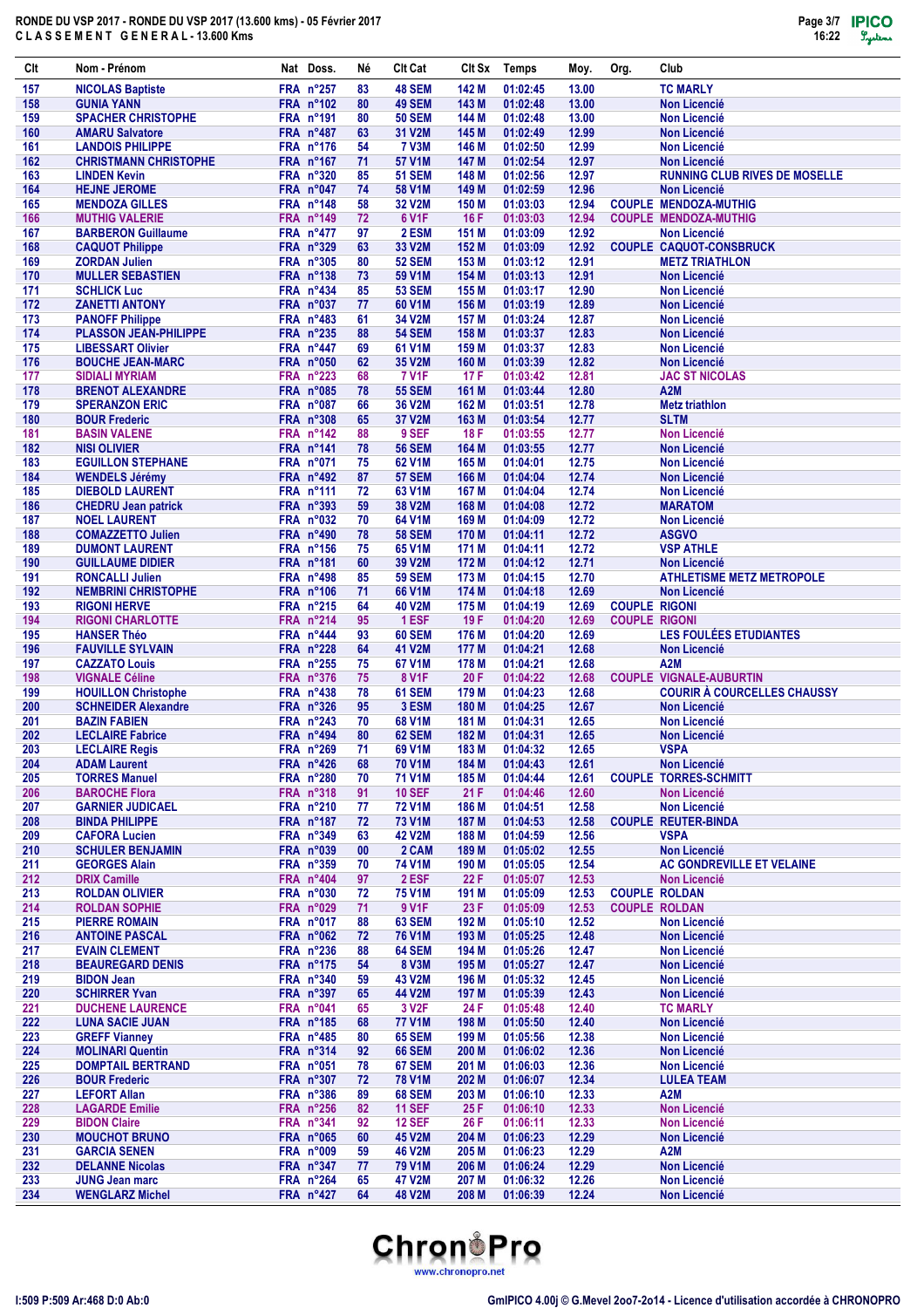

| Clt        | Nom - Prénom                                          | Nat Doss.                     | Νé       | <b>CIt Cat</b>                 |                | Clt Sx Temps         | Moy.           | Org.                | Club                                                   |
|------------|-------------------------------------------------------|-------------------------------|----------|--------------------------------|----------------|----------------------|----------------|---------------------|--------------------------------------------------------|
| 235        | <b>PERRIN BRUNO</b>                                   | <b>FRA n°033</b>              | 74       | 80 V1M                         | 209 M          | 01:06:42             | 12.24          |                     | <b>Non Licencié</b>                                    |
| 236        | <b>LAMBERT BARBARA</b>                                | FRA n°034                     | 76       | <b>10 V1F</b>                  | 27 F           | 01:06:42             | 12.23          |                     | <b>Non Licencié</b>                                    |
| 237        | <b>VILETTE ALEXIS</b>                                 | FRA n°204                     | 90       | <b>69 SEM</b>                  | 210 M          | 01:06:43             | 12.23          |                     | <b>Non Licencié</b>                                    |
| 238        | <b>SIMONETTO Thibault</b>                             | <b>FRA n°470</b>              | 97       | 4 ESM                          | 211 M          | 01:06:51             | 12.21          |                     | <b>Non Licencié</b>                                    |
| 239        | <b>LESBACHES SEBASTIEN</b>                            | <b>FRA n°110</b>              | 82       | <b>70 SEM</b>                  | 212 M          | 01:06:52             | 12.20          |                     | <b>Non Licencié</b>                                    |
| 240<br>241 | <b>ROTH LAURENT</b><br><b>DALMASSO HELENE</b>         | FRA n°127<br>FRA n°083        | 64<br>80 | 49 V2M<br><b>13 SEF</b>        | 213 M<br>28 F  | 01:06:54<br>01:06:59 | 12.20<br>12.18 |                     | <b>CO BLENOD</b><br>A2M                                |
| 242        | <b>PIERRON CHRISTIAN</b>                              | FRA n°173                     | 55       | 9 V3M                          | 214 M          | 01:07:00             | 12.18          |                     | <b>Non Licencié</b>                                    |
| 243        | <b>BLAISE Jean Luc</b>                                | <b>FRA n°379</b>              | 52       | <b>10 V3M</b>                  | 215 M          | 01:07:03             | 12.17          |                     | ä,                                                     |
| 244        | <b>ZIMMER NATHALIE</b>                                | FRA n°024                     | 70       | <b>11 V1F</b>                  | 29 F           | 01:07:07             | 12.16          |                     | A <sub>2</sub> M                                       |
| 245        | <b>GOURNAY RAYMOND</b>                                | FRA n°150                     | 46       | <b>1 V4M</b>                   | 216 M          | 01:07:15             | 12.14          |                     | <b>Non Licencié</b>                                    |
| 246        | <b>GREINGOR JEAN-LUC</b>                              | <b>FRA n°109</b>              | 58       | 50 V2M                         | 217 M          | 01:07:15             | 12.13          |                     | <b>Non Licencié</b>                                    |
| 247        | <b>DELESSE Eric</b>                                   | <b>FRA n°375</b>              | 71       | 81 V1M                         | 218 M          | 01:07:16             | 12.13          |                     | <b>Non Licencié</b>                                    |
| 248        | <b>CONRAD Thierry</b>                                 | <b>FRA n°391</b>              | 80       | <b>71 SEM</b>                  | 219 M          | 01:07:19             | 12.12          |                     | <b>COUPLE CONRAD-CONRAD</b>                            |
| 249        | <b>CONRAD Amélie</b>                                  | <b>FRA n°392</b>              | 84       | <b>14 SEF</b>                  | 30 F           | 01:07:19             | 12.12          |                     | <b>COUPLE CONRAD-CONRAD</b>                            |
| 250<br>251 | <b>ROZALSKI CATHERINE</b><br><b>NICOLAS Vincent</b>   | FRA n°219<br><b>FRA n°325</b> | 63<br>78 | <b>4 V2F</b><br><b>72 SEM</b>  | 31 F<br>220 M  | 01:07:22<br>01:07:23 | 12.11<br>12.11 |                     | <b>JAC ST NICOLAS</b><br><b>Non Licencié</b>           |
| 252        | <b>PROTIN Herve</b>                                   | FRA n°316                     | 76       | 82 V1M                         | 221 M          | 01:07:25             | 12.11          |                     | <b>RUN IN METZ</b>                                     |
| 253        | <b>GUITTON NICOLAS</b>                                | <b>FRA n°510</b>              | 84       | <b>73 SEM</b>                  | 222 M          | 01:07:28             | 12.10          |                     | <b>Non Licencié</b>                                    |
| 254        | <b>PERNEL PHILIPPE</b>                                | FRA n°125                     | 55       | <b>11 V3M</b>                  | 223 M          | 01:07:34             | 12.08          |                     | <b>CO BLENOD</b>                                       |
| 255        | <b>SCHULER SYLVAIN</b>                                | FRA n°040                     | 66       | 51 V2M                         | 224 M          | 01:07:37             | 12.07          |                     | <b>Non Licencié</b>                                    |
| 256        | <b>CONTAL Dominique</b>                               | FRA n°474                     | 69       | 83 V1M                         | 225 M          | 01:07:37             | 12.07          |                     | <b>Non Licencié</b>                                    |
| 257        | <b>GAUTHIER PIERRE</b>                                | FRA n°016                     | 61       | 52 V2M                         | 226 M          | 01:07:39             | 12.06          |                     | A2M                                                    |
| 258        | <b>LIQUORI CIRO</b>                                   | FRA n°046                     | 71       | 84 V1M                         | 227 M          | 01:07:39             | 12.06          |                     | <b>Non Licencié</b>                                    |
| 259        | <b>NICOTRA Nicolas</b>                                | FRA n°420                     | 57       | <b>12 V3M</b>                  | 228 M          | 01:07:42             | 12.05          |                     | 57015                                                  |
| 260<br>261 | <b>PORTOLANI Yannick</b><br><b>HEITZ Frederic</b>     | FRA n°414<br><b>FRA nº433</b> | 74<br>68 | 85 V1M<br>86 V1M               | 229 M<br>230 M | 01:07:55<br>01:07:56 | 12.02<br>12.01 |                     | <b>Non Licencié</b><br><b>Non Licencié</b>             |
| 262        | <b>LEVARAY VINCENT</b>                                | FRA n°044                     | 74       | 87 V1M                         | 231 M          | 01:07:58             | 12.01          |                     | <b>Non Licencié</b>                                    |
| 263        | <b>CARUSO GILBERT</b>                                 | <b>FRA n°063</b>              | 64       | 53 V2M                         | 232 M          | 01:07:59             | 12.00          |                     | <b>Non Licencié</b>                                    |
| 264        | <b>BENOIT DIDIER</b>                                  | FRA n°124                     | 64       | 54 V2M                         | 233 M          | 01:08:00             | 12.00          |                     | <b>CO BLENOD</b>                                       |
| 265        | <b>KAMINSKI Philippe</b>                              | <b>FRA n°278</b>              | 69       | 88 V1M                         | 234 M          | 01:08:02             | 12.00          |                     | <b>TRITYC</b>                                          |
| 266        | <b>NOEL VALERIE</b>                                   | FRA n°003                     | 73       | <b>12 V1F</b>                  | 32 F           | 01:08:08             | 11.98          |                     | <b>VSP ATHLE</b>                                       |
| 267        | <b>BRISTIEL Pierre</b>                                | <b>FRA n°315</b>              | 60       | 55 V2M                         | 235 M          | 01:08:08             | 11.98          |                     | <b>AC SAINT AVOLD</b>                                  |
| 268        | <b>MANNIS ROSETTE</b>                                 | FRA n°165                     | 72       | <b>13 V1F</b>                  | 33 F           | 01:08:10             | 11.97          |                     | <b>Non Licencié</b>                                    |
| 269        | <b>GARNIER Antoine</b>                                | FRA n°254                     | 65       | 56 V2M                         | 236 M          | 01:08:10             | 11.97          |                     | <b>VAL SAINT PIERRE ATHLÉTISME</b>                     |
| 270<br>271 | <b>HENTZ Denis</b>                                    | FRA n°367<br>FRA n°291        | 65<br>67 | 57 V2M<br>58 V2M               | 237 M<br>238 M | 01:08:10<br>01:08:10 | 11.97<br>11.97 |                     | <b>VAL ST PIERRE ATHLETISME</b><br><b>Non Licencié</b> |
| 272        | <b>DUPRE Stéphane</b><br><b>PROTTENGEIER BRIGITTE</b> | FRA n°080                     | 60       | 5 V <sub>2</sub> F             | 34 F           | 01:08:20             | 11.94          |                     | A <sub>2</sub> M                                       |
| 273        | <b>RENAUX OLIVIER</b>                                 | <b>FRA n°130</b>              | 66       | 59 V2M                         | 239 M          | 01:08:29             | 11.92          |                     | <b>Non Licencié</b>                                    |
| 274        | <b>BERTOLO JEAN-PHILIPPE</b>                          | FRA n°179                     | 69       | 89 V1M                         | 240 M          | 01:08:32             | 11.91          |                     | <b>Non Licencié</b>                                    |
| 275        | <b>SIMPHOR MARIE-CATHY</b>                            | FRA n°351                     | 80       | <b>15 SEF</b>                  | 35 F           | 01:08:38             | 11.89          |                     | <b>Non Licencié</b>                                    |
| 276        | <b>CHENOT PATRICK</b>                                 | FRA n°064                     | 63       | 60 V2M                         | 241 M          | 01:08:41             | 11.88          |                     | <b>Non Licencié</b>                                    |
| 277        | <b>HOCHSTRASSER REMI</b>                              | FRA n°136                     |          | <b>74 SEM</b>                  | 242 M          | 01:08:42             | 11.88          |                     | <b>Non Licencié</b>                                    |
| 278        | <b>WEHRUNG FRANCK</b>                                 | FRA n°155                     | 74       | 90 V <sub>1</sub> M            | 243 M          | 01:08:51             | 11.85          |                     | <b>Non Licencié</b>                                    |
| 279<br>280 | <b>LOÏAL Dylan</b><br><b>MULLER ELISE</b>             | <b>FRA n°407</b><br>FRA n°199 | 96<br>93 | 5 ESM<br><b>16 SEF</b>         | 244 M<br>36 F  | 01:08:53<br>01:08:54 | 11.85<br>11.84 |                     | <b>Non Licencié</b><br>Non Licencié                    |
| 281        | <b>IARIA Carmelo</b>                                  | FRA n°476                     | 64       | 61 V2M                         |                | 245 M 01:09:01       | 11.82          |                     | <b>UA KONACKER</b>                                     |
| 282        | <b>DRIX Fabrice</b>                                   | <b>FRA n°403</b>              | 64       | 62 V2M                         | 246 M          | 01:09:07             | 11.81          |                     | Non Licencié                                           |
| 283        | <b>MERELLI Laurent</b>                                | FRA n°508                     | 73       | 91 V1M                         | 247 M          | 01:09:11             | 11.79          |                     | <b>Non Licencié</b>                                    |
| 284        | <b>GUTT Sylvia</b>                                    | FRA n°509                     | 73       | <b>14 V1F</b>                  | 37 F           | 01:09:18             | 11.78          |                     | <b>M TES BASKETS</b>                                   |
| 285        | <b>OGET Valerie</b>                                   | <b>FRA n°311</b>              | 66       | 6 V <sub>2</sub> F             | 38 F           | 01:09:26             | 11.75          |                     | <b>CSJ RUNNING AUGNY</b>                               |
| 286        | <b>BIR CLAUDE</b>                                     | FRA n°230                     | 57       | <b>13 V3M</b>                  | 248 M          | 01:09:28             | 11.75          |                     | <b>Non Licencié</b>                                    |
| 287        | <b>BERNICHE MAGALI</b>                                | FRA n°153                     | 75       | <b>15 V1F</b>                  | 39 F           | 01:09:31             | 11.74          |                     | Non Licencié                                           |
| 288<br>289 | <b>RIO Sandrine</b>                                   | FRA n°368<br><b>FRA n°356</b> | 73       | <b>16 V1F</b><br>63 V2M        | 40 F           | 01:09:52             | 11.68          |                     | A2M<br><b>Non Licencié</b>                             |
| 290        | <b>SCHAUB Olivier</b><br><b>FOURER MARIE</b>          | FRA n°135                     | 66<br>84 | <b>17 SEF</b>                  | 249 M<br>41 F  | 01:09:58<br>01:10:03 | 11.66<br>11.65 |                     | <b>COUPLE BAR-FOURER</b>                               |
| 291        | <b>GIERENS Olivier</b>                                | FRA n°380                     | 69       | 92 V1M                         | 250 M          | 01:10:11             | 11.63          |                     | V.S.P.A.                                               |
| 292        | <b>WEBER Pierre</b>                                   | <b>FRA n°382</b>              | 67       | 64 V2M                         | 251 M          | 01:10:19             | 11.61          |                     | <b>VSPA</b>                                            |
| 293        | <b>MAIRE THIERRY</b>                                  | FRA n°061                     | 66       | 65 V2M                         | 252 M          | 01:10:22             | 11.60          |                     | Non Licencié                                           |
| 294        | <b>FREIS DANIEL</b>                                   | $FRA$ n°218                   | 57       | <b>14 V3M</b>                  | 253 M          | 01:10:30             | 11.57          |                     | <b>JAC ST NICOLAS</b>                                  |
| 295        | <b>CAMPORI STEPHANE</b>                               | FRA n°184                     | 69       | 93 V1M                         | 254 M          | 01:10:31             | 11.57          |                     | <b>Non Licencié</b>                                    |
| 296        | <b>SAUMARD Ghislain</b>                               | FRA n°440                     |          | <b>75 SEM</b>                  | 255 M          | 01:10:31             | 11.57          |                     | <b>METZ TRIATHLON</b>                                  |
| 297        | <b>SIMON CAROLE</b>                                   | FRA $n^{\circ}079$            |          | <b>18 SEF</b>                  | 42 F           | 01:10:34             | 11.57          | <b>COUPLE SIMON</b> |                                                        |
| 298<br>299 | <b>DESCLES PHILIPPE</b><br><b>HETZ ALEXANDRA</b>      | FRA n°115<br>FRA n°098        | 62<br>73 | 66 V2M<br><b>17 V1F</b>        | 256 M<br>43 F  | 01:10:38<br>01:10:39 | 11.55<br>11.55 |                     | Non Licencié<br><b>Non Licencié</b>                    |
| 300        | <b>AUBERTIN Johnny</b>                                | <b>FRA n°357</b>              | 71       | 94 V1M                         | 257 M          | 01:10:40             | 11.55          |                     | Non Licencié                                           |
| 301        | <b>FIRTION Olivier</b>                                | FRA n°225                     | 70       | 95 V1M                         | 258 M          | 01:10:40             | 11.55          |                     | Non Licencié                                           |
| 302        | <b>CAMMI Cédric</b>                                   | FRA n°259                     | 75       | 96 V1M                         | 259 M          | 01:10:41             | 11.55          |                     | <b>COUPLE CAMMI-CAMMI</b>                              |
| 303        | <b>CAMMI Stéphanie</b>                                | FRA n°258                     | 76       | <b>18 V1F</b>                  | 44 F           | 01:10:41             | 11.55          |                     | <b>COUPLE CAMMI-CAMMI</b>                              |
| 304        | <b>CAMMI Flavien</b>                                  | $FRA$ n°449                   | 75       | 97 V1M                         | 260 M          | 01:10:42             | 11.54          |                     | <b>Non Licencié</b>                                    |
| 305        | <b>HAAS THIERRY</b>                                   | <b>FRA n°220</b>              | 65       | 67 V2M                         | 261 M          | 01:10:53             | 11.51          |                     | <b>JAC ST NICOLAS</b>                                  |
| 306        | <b>STOSSE Julien</b>                                  | FRA n°493                     | 82       | <b>76 SEM</b>                  | 262 M          | 01:10:55             | 11.51          |                     | <b>GEZONCOURT</b>                                      |
| 307        | <b>BERON Isabelle</b>                                 | FRA n°384                     | 62       | <b>7 V2F</b>                   | 45 F           | 01:10:59             | 11.50          |                     | <b>COUPLE BERON-BERON</b>                              |
| 308<br>309 | <b>POUCHAN Régis</b><br><b>CHAVANEL Matthieu</b>      | FRA n°310<br>FRA n°424        | 82<br>79 | <b>77 SEM</b><br><b>78 SEM</b> | 263 M<br>264 M | 01:11:01<br>01:11:05 | 11.49<br>11.48 |                     | <b>Non Licencié</b><br>Non Licencié                    |
| 310        | <b>LONGO MURIEL JEAN</b>                              | FRA n°159                     | 55       | <b>15 V3M</b>                  | 265 M          | 01:11:09             | 11.47          |                     | Non Licencié                                           |
| 311        | <b>BLOCKELET Mathieu</b>                              | <b>FRA n°252</b>              | 75       | 98 V1M                         | 266 M          | 01:11:09             | 11.47          |                     | <b>VAL ST PIERREZ ATHLETISME</b>                       |
| 312        | <b>BAR CHRISTOPHE</b>                                 | FRA n°134                     | 81       | <b>79 SEM</b>                  | 267 M          | 01:11:15             | 11.46          |                     | <b>COUPLE BAR-FOURER</b>                               |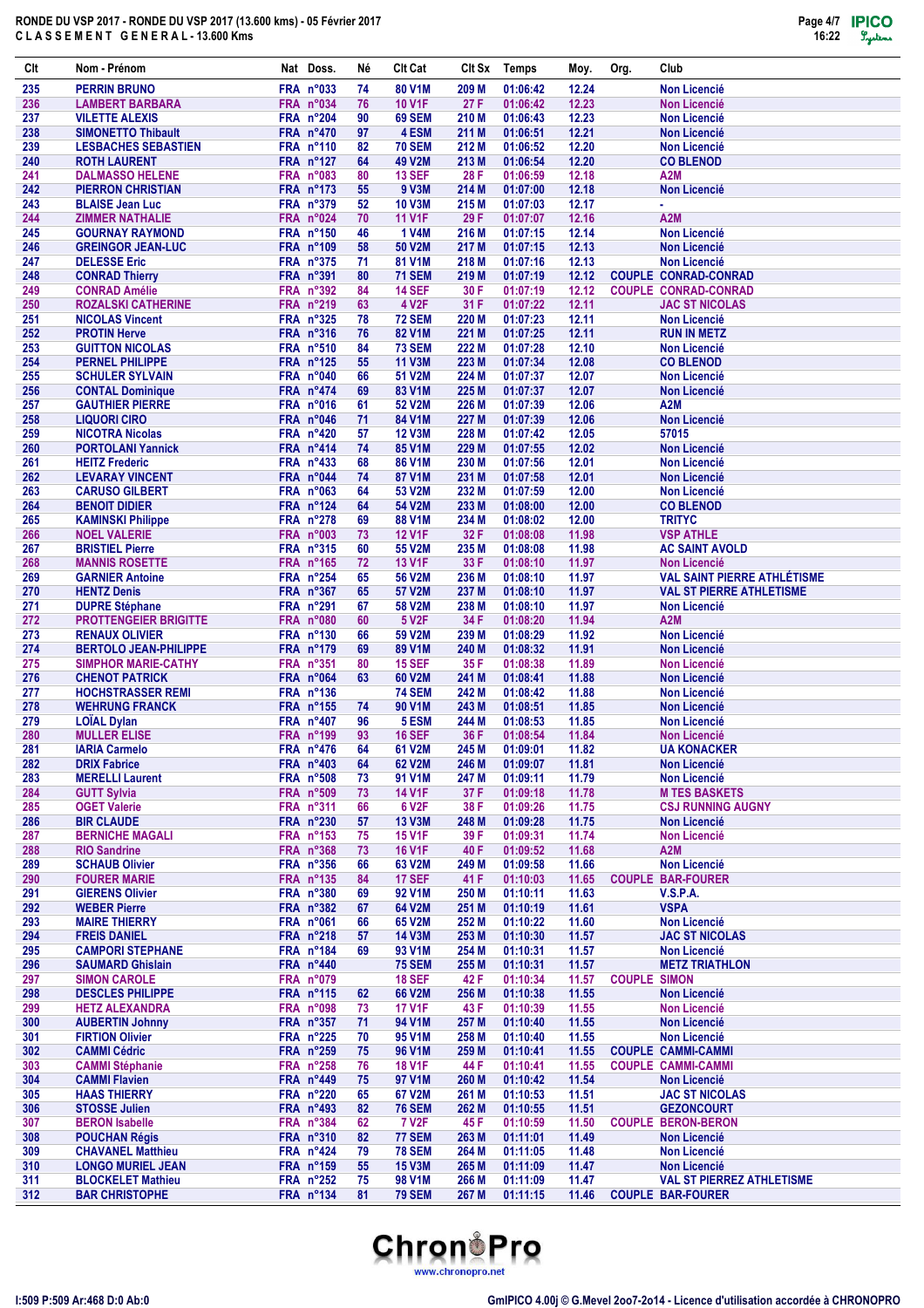

| Clt        | Nom - Prénom                                          | Nat Doss.                       | Né       | <b>CIt Cat</b>                   | Clt Sx         | Temps                | Moy.           | Org.                | Club                                                 |
|------------|-------------------------------------------------------|---------------------------------|----------|----------------------------------|----------------|----------------------|----------------|---------------------|------------------------------------------------------|
| 313        | <b>WATBLED Yannick</b>                                | FRA n°489                       | 78       | <b>80 SEM</b>                    | 268 M          | 01:11:24             | 11.43          |                     | <b>COUPLE WATBLED-RAHIL</b>                          |
| 314        | <b>KLEIN DANIELLE</b>                                 | FRA n°082<br>FRA n°372          | 60       | 8 V <sub>2</sub> F               | 46 F           | 01:11:32             | 11.41<br>11.40 |                     | A2M                                                  |
| 315<br>316 | <b>LEROY</b> maurice-henri<br><b>BALDOT PIERRE</b>    | FRA n°193                       | 66<br>86 | 68 V2M<br><b>81 SEM</b>          | 269 M<br>270 M | 01:11:34<br>01:11:35 | 11.40          |                     | <b>Non Licencié</b><br><b>Non Licencié</b>           |
| 317        | <b>MORIN Gilles</b>                                   | <b>FRA n°309</b>                | 69       | 99 V1M                           | 271 M          | 01:11:39             | 11.39          |                     | <b>METZ TRIATHLON</b>                                |
| 318        | <b>NOEL DIDIER</b>                                    | FRA n°031                       | 66       | 69 V2M                           | 272 M          | 01:11:41             | 11.39          |                     | <b>Non Licencié</b>                                  |
| 319        | <b>BRINGER LAURENCE</b>                               | FRA n°084                       | 77       | <b>19 V1F</b>                    | 47 F           | 01:11:42             | 11.38          |                     | A <sub>2</sub> M                                     |
| 320<br>321 | <b>BRIOT Hugues</b>                                   | <b>FRA n°312</b>                | 62       | <b>70 V2M</b><br>82 SEM          | 273 M          | 01:11:43             | 11.38          |                     | <b>VSPA</b>                                          |
| 322        | <b>WILLAUME Thomas</b><br><b>RITZ Johann</b>          | FRA $n^{\circ}443$<br>FRA n°504 | 86<br>80 | <b>83 SEM</b>                    | 274 M<br>275 M | 01:11:46<br>01:12:00 | 11.37<br>11.34 |                     | <b>Non Licencié</b><br><b>Non Licencié</b>           |
| 323        | <b>VANBALBERGHE CLAIRE</b>                            | FRA n°120                       | 75       | <b>20 V1F</b>                    | 48 F           | 01:12:03             | 11.33          |                     | <b>Non Licencié</b>                                  |
| 324        | <b>CHARPENTIER Julien</b>                             | FRA n°436                       | 82       | <b>84 SEM</b>                    | 276 M          | 01:12:14             | 11.30          |                     | <b>Non Licencié</b>                                  |
| 325        | <b>DRAPPIER Gilbert</b>                               | <b>FRA n°501</b>                |          | <b>85 SEM</b>                    | 277 M          | 01:12:17             | 11.29          |                     | <b>Non Licencié</b>                                  |
| 326<br>327 | <b>MULLER VINCENT</b>                                 | FRA $n^{\circ}072$<br>FRA n°261 | 74<br>74 | <b>100 V1M</b><br><b>101 V1M</b> | 278 M<br>279 M | 01:12:22<br>01:12:22 | 11.28<br>11.28 |                     | <b>Non Licencié</b>                                  |
| 328        | <b>SAINT-MARD David</b><br><b>LALLEMENT GUILLAUME</b> | FRA n°068                       | 86       | <b>86 SEM</b>                    | 280 M          | 01:12:23             | 11.28          |                     | <b>Non Licencié</b><br><b>Non Licencié</b>           |
| 329        | <b>MEBARECK Thierry</b>                               | FRA n°265                       | 74       | <b>102 V1M</b>                   | 281 M          | 01:12:24             | 11.27          |                     | <b>AS CHEMINOTS</b>                                  |
| 330        | <b>METZ Arnaud</b>                                    | FRA n°369                       | 81       | <b>87 SEM</b>                    | 282 M          | 01:12:30             | 11.26          |                     | <b>TEAM LOULOU TRAIL</b>                             |
| 331        | <b>JOLY Clément</b>                                   | FRA n°363                       | 87       | <b>88 SEM</b>                    | 283 M          | 01:12:34             | 11.25          |                     | <b>Non Licencié</b>                                  |
| 332<br>333 | <b>MUNIER THIERRY</b><br><b>FERRARI Marina</b>        | FRA n°088<br><b>FRA n°468</b>   | 60<br>88 | <b>71 V2M</b><br><b>19 SEF</b>   | 284 M<br>49 F  | 01:12:38<br>01:12:41 | 11.23<br>11.23 |                     | <b>VSP ATHLE</b><br><b>Non Licencié</b>              |
| 334        | <b>GRANERO SABINE</b>                                 | FRA n°075                       | 68       | <b>21 V1F</b>                    | 50 F           | 01:12:42             | 11.23          |                     | <b>Non Licencié</b>                                  |
| 335        | <b>ANDRIOLO Vincent</b>                               | FRA n°381                       | 62       | <b>72 V2M</b>                    | 285 M          | 01:12:44             | 11.22          |                     | <b>VSPA</b>                                          |
| 336        | <b>CHEDRU Daniel</b>                                  | FRA n°301                       | 67       | <b>73 V2M</b>                    | 286 M          | 01:12:50             | 11.21          |                     | <b>COLOMBIA</b>                                      |
| 337        | <b>AUDIN Sébastien</b>                                | FRA n°362                       | 76       | 103 V1M                          | 287 M          | 01:12:51             | 11.20          |                     | LE CHIEULLOIS                                        |
| 338<br>339 | <b>CASANOVA Paul</b><br><b>LEMOY Gerald</b>           | FRA n°441<br><b>FRA n°319</b>   | 59<br>75 | <b>74 V2M</b><br><b>104 V1M</b>  | 288 M<br>289 M | 01:12:58<br>01:13:00 | 11.18<br>11.18 |                     | <b>Non Licencié</b><br><b>Non Licencié</b>           |
| 340        | <b>KLEINCLAUS Martial</b>                             | <b>FRA n°499</b>                |          | <b>89 SEM</b>                    | 290 M          | 01:13:12             | 11.15          |                     | <b>Non Licencié</b>                                  |
| 341        | <b>TURCO Isabelle</b>                                 | <b>FRA n°288</b>                | 62       | 9 V <sub>2</sub> F               | 51 F           | 01:13:14             | 11.14          |                     | <b>CSJ RUNNING AUGNY</b>                             |
| 342        | <b>PIERRE SOLANGE</b>                                 | FRA n°126                       | 53       | 1 V3F                            | 52 F           | 01:13:20             | 11.13          |                     | <b>CO BLENOD</b>                                     |
| 343        | <b>BARRAT FREDERIC</b>                                | FRA n°229                       | 68       | <b>105 V1M</b>                   | 291 M          | 01:13:29             | 11.11          |                     | <b>Non Licencié</b>                                  |
| 344<br>345 | <b>FISTER Chantal</b><br><b>STANEK Claire</b>         | FRA n°461<br>FRA n°478          | 69<br>89 | <b>22 V1F</b><br><b>20 SEF</b>   | 53 F<br>54 F   | 01:13:32<br>01:13:48 | 11.10<br>11.06 |                     | <b>Non Licencié</b><br><b>Non Licencié</b>           |
| 346        | <b>DELLINGER Julien</b>                               | FRA n°479                       | 87       | <b>90 SEM</b>                    | 292 M          | 01:13:49             | 11.06          |                     | <b>Non Licencié</b>                                  |
| 347        | <b>SCHWEITZER Sébastien</b>                           | FRA n°455                       | 76       | <b>106 V1M</b>                   | 293 M          | 01:13:52             | 11.05          |                     | <b>VANY</b>                                          |
| 348        | <b>GORBUNOW LISETTE-CHRISTINE</b>                     | FRA n°152                       | 73       | 23 V1F                           | 55 F           | 01:13:58             | 11.03          |                     | <b>Non Licencié</b>                                  |
| 349        | <b>BRIECKLER HALIMA</b>                               | <b>FRA n°095</b>                | 84       | <b>21 SEF</b>                    | 56 F           | 01:13:58             | 11.03          |                     | <b>Non Licencié</b>                                  |
| 350<br>351 | <b>DRURIOLLE LAURENT</b><br><b>KESSLER Michel</b>     | FRA n°002<br><b>FRA n°279</b>   | 67<br>68 | <b>75 V2M</b><br><b>107 V1M</b>  | 294 M<br>295 M | 01:14:02<br>01:14:16 | 11.02<br>10.99 |                     | <b>VSP ATHLE</b><br><b>Non Licencié</b>              |
| 352        | <b>SCHWINN Christian</b>                              | <b>FRA n°505</b>                | 61       | <b>76 V2M</b>                    | 296 M          | 01:14:18             | 10.98          |                     | <b>COUPLE SCHWINN - DELLE</b>                        |
| 353        | <b>DELLE Agnes</b>                                    | <b>FRA n°506</b>                | 66       | <b>10 V2F</b>                    | 57 F           | 01:14:19             | 10.98          |                     | <b>COUPLE SCHWINN - DELLE</b>                        |
| 354        | <b>BOURGUIGNON Olivier</b>                            | FRA n°262                       | 71       | <b>108 V1M</b>                   | 297 M          | 01:14:20             | 10.98          |                     | <b>Non Licencié</b>                                  |
| 355<br>356 | <b>DEBROSSE Jérôme</b><br><b>KANY CYRILLE</b>         | FRA n°267<br>FRA n°112          | 86<br>77 | <b>91 SEM</b><br><b>109 V1M</b>  | 298 M<br>299 M | 01:14:21<br>01:14:23 | 10.98<br>10.97 |                     | <b>Non Licencié</b><br>Non Licencié                  |
| 357        | <b>BLADT Sebastien</b>                                | FRA n°453                       | 81       | <b>92 SEM</b>                    | 300 M          | 01:14:33             | 10.95          |                     | <b>ESH</b>                                           |
| 358        | <b>MAUL Jean-Pierre</b>                               | FRA n°429                       | 55       | <b>16 V3M</b>                    | 301 M          | 01:14:35             | 10.94          |                     | A <sub>2</sub> M                                     |
| 359        | <b>ABEL PASCALE</b>                                   | FRA n°093                       |          | <b>22 SEF</b>                    | 58 F           | 01:14:36             | 10.94          |                     | Non Licencié                                         |
| 360        | <b>LETHUILLIER Bertrand</b>                           | FRA n°371                       | 75       | <b>110 V1M</b>                   | 302 M          | 01:14:49             | 10.91          |                     | Non Licencié                                         |
| 361<br>362 | <b>BEYER Brigitte</b><br><b>CHATEAU PASCAL</b>        | FRA n°408<br>FRA n°054          | 66<br>58 | <b>11 V2F</b><br><b>77 V2M</b>   | 59 F<br>303 M  | 01:14:53<br>01:15:07 | 10.90<br>10.86 |                     | 57010<br><b>Non Licencié</b>                         |
| 363        | <b>BERNHARD Francis</b>                               | FRA n°275                       | 65       | <b>78 V2M</b>                    | 304 M          | 01:15:10             | 10.86          |                     | <b>Non Licencié</b>                                  |
| 364        | <b>GALMICHE DIANE</b>                                 | FRA n°171                       | 74       | <b>24 V1F</b>                    | 60 F           | 01:15:11             | 10.86          |                     | <b>Non Licencié</b>                                  |
| 365        | <b>BIEBER Benjamin</b>                                | FRA n°250                       | 87       | <b>93 SEM</b>                    | 305 M          | 01:15:17             | 10.84          |                     | <b>LA MARLIENNE - SECTION RUNNING</b>                |
| 366<br>367 | <b>METZGER Stephane</b><br><b>HENNE VINCENT</b>       | FRA n°300<br>FRA n°045          | 72       | <b>111 V1M</b><br><b>79 V2M</b>  | 306 M          | 01:15:21             | 10.83<br>10.82 |                     | <b>COUPLE METZGER-METZGER</b><br><b>Non Licencié</b> |
| 368        | <b>PUECH DEBRAY Katia</b>                             | FRA n°298                       | 66<br>72 | <b>25 V1F</b>                    | 307 M<br>61 F  | 01:15:25<br>01:15:28 | 10.81          |                     | <b>Non Licencié</b>                                  |
| 369        | <b>BORDOZ MARIE-LINE</b>                              | FRA n°122                       | 60       | <b>12 V2F</b>                    | 62 F           | 01:15:35             | 10.80          |                     | <b>Non Licencié</b>                                  |
| 370        | <b>LEVY Anouk</b>                                     | FRA n°352                       | 77       | <b>26 V1F</b>                    | 63 F           | 01:15:42             | 10.78          |                     | A2M                                                  |
| 371        | <b>WIESEN ISABELLE</b>                                | FRA n°097                       | 65       | <b>13 V2F</b>                    | 64 F           | 01:15:49             | 10.76          |                     | Non Licencié                                         |
| 372<br>373 | <b>CHAMPENOY JULIEN</b><br><b>PALLOT ALAIN</b>        | FRA n°239<br>FRA n°059          | 84<br>56 | <b>94 SEM</b><br><b>17 V3M</b>   | 308 M<br>309 M | 01:15:59<br>01:16:00 | 10.74<br>10.74 |                     | <b>Non Licencié</b><br><b>Non Licencié</b>           |
| 374        | <b>JANNY GUILLAUME</b>                                | FRA n°105                       | 67       | 80 V2M                           | 310 M          | 01:16:01             | 10.73          |                     | <b>Non Licencié</b>                                  |
| 375        | <b>VUILLAUME CLAUDE</b>                               | FRA n°163                       | 57       | <b>18 V3M</b>                    | 311 M          | 01:16:01             | 10.73          |                     | <b>Non Licencié</b>                                  |
| 376        | <b>MOMBAZET DOMINIQUE</b>                             | FRA n°129                       | 56       | <b>19 V3M</b>                    | 312 M          | 01:16:08             | 10.72          |                     | Non Licencié                                         |
| 377        | <b>MILLUY Nicolas</b>                                 | FRA n°466                       | 93       | <b>95 SEM</b>                    | 313 M          | 01:16:11             | 10.71          |                     | Non Licencié                                         |
| 378<br>379 | <b>MARIBE Christian</b><br><b>BANTZ Olivier</b>       | FRA n°283<br><b>FRA n°277</b>   | 65<br>67 | 81 V2M<br>82 V2M                 | 314 M<br>315 M | 01:16:13<br>01:16:13 | 10.71<br>10.71 |                     | Non Licencié<br><b>ASPTT VERDUN</b>                  |
| 380        | <b>SIMON VINCENT</b>                                  | FRA n°078                       | 68       | <b>112 V1M</b>                   | 316 M          | 01:16:18             | 10.70          | <b>COUPLE SIMON</b> |                                                      |
| 381        | <b>CREPIN MARIE-DOMINIQUE</b>                         | FRA $n^{\circ}197$              | 57       | 2 V3F                            | 65 F           | 01:16:22             | 10.69          |                     | <b>Non Licencié</b>                                  |
| 382        | <b>WEBER Sophie</b>                                   | FRA n°430                       | 70       | <b>27 V1F</b>                    | 66 F           | 01:16:53             | 10.61          |                     | <b>Non Licencié</b>                                  |
| 383        | <b>COSSALTER Margaux</b>                              | <b>FRA n°313</b>                | 92       | <b>23 SEF</b>                    | 67 F           | 01:16:54             | 10.61          |                     | <b>Non Licencié</b>                                  |
| 384<br>385 | <b>KENANE ABDELKADER</b>                              | FRA n°189<br><b>FRA n°343</b>   | 38<br>75 | <b>2 V4M</b><br>113 V1M          | 317 M          | 01:17:06             | 10.58          |                     | Non Licencié<br><b>ASGVO</b>                         |
| 386        | <b>LECLERC Stephane</b><br><b>DETTORI KEVIN</b>       | FRA n°144                       | 88       | <b>96 SEM</b>                    | 318 M<br>319 M | 01:17:19<br>01:17:21 | 10.55<br>10.55 |                     | <b>Non Licencié</b>                                  |
| 387        | <b>THILL Nicolas</b>                                  | <b>FRA n°374</b>                | 72       | <b>114 V1M</b>                   | 320 M          | 01:17:25             | 10.54          |                     | <b>COUPLE THILL-THILL</b>                            |
| 388        | <b>CHOULTZ DANIEL</b>                                 | FRA n°232                       | 47       | 3 V4M                            | 321 M          | 01:17:29             | 10.53          |                     | Non Licencié                                         |
| 389        | <b>PALLOT HELENE</b>                                  | FRA n°058                       | 57       | 3 V3F                            | 68 F           | 01:17:30             | 10.53          |                     | Non Licencié                                         |
| 390        | <b>ZANONI CHRISTELLE</b>                              | FRA n°145                       | 78       | <b>24 SEF</b>                    | 69 F           | 01:17:39             | 10.51          |                     | Non Licencié                                         |

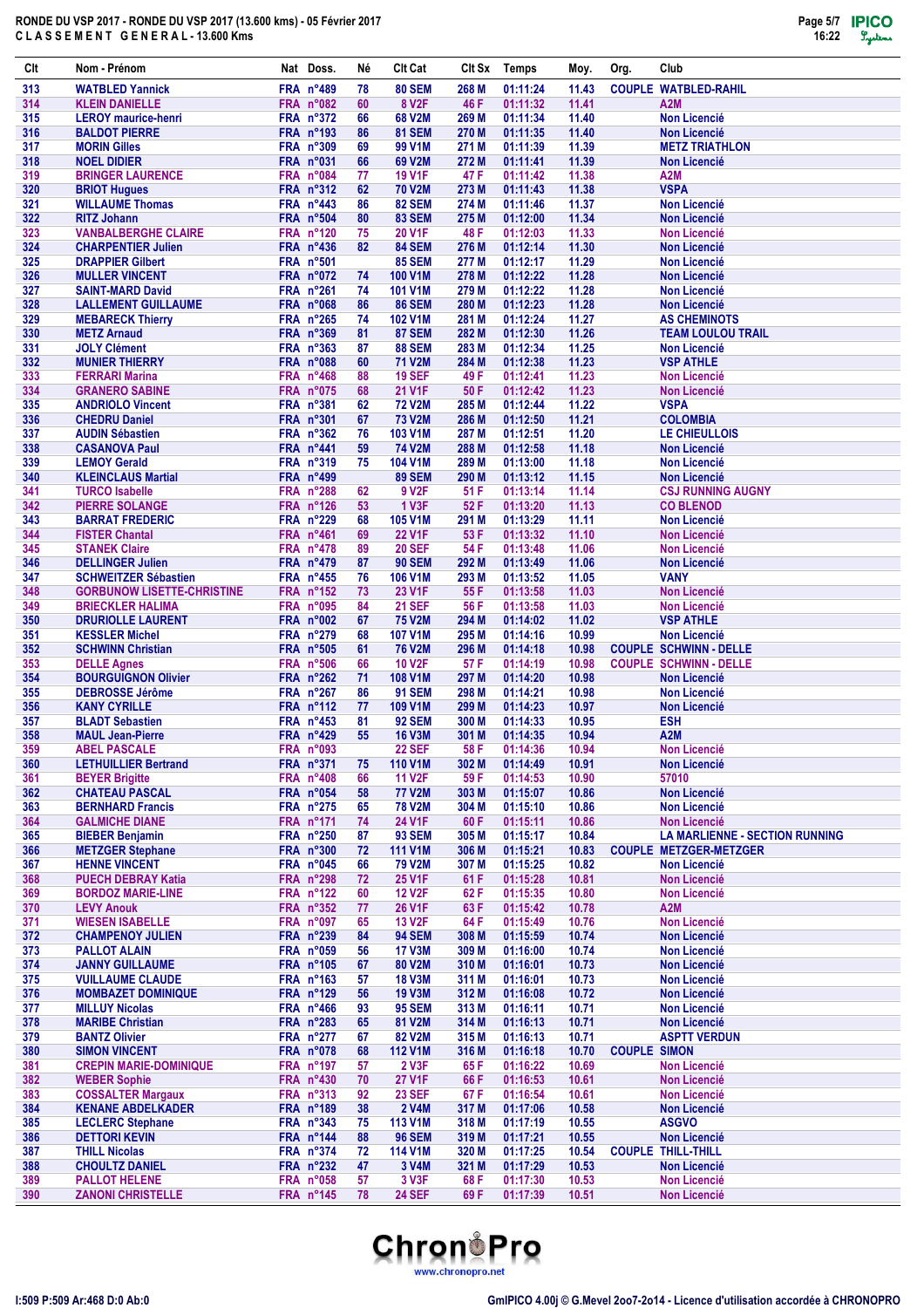

| Clt        | Nom - Prénom                                                | Nat Doss.                            | Né       | <b>CIt Cat</b>                  | Clt Sx         | Temps                | Moy.           | Org.                | Club                                        |
|------------|-------------------------------------------------------------|--------------------------------------|----------|---------------------------------|----------------|----------------------|----------------|---------------------|---------------------------------------------|
| 391        | <b>TADDEI Charlotte</b>                                     | <b>FRA n°425</b>                     | 92       | <b>25 SEF</b>                   | 70 F           | 01:17:42             | 10.50          |                     | <b>Non Licencié</b>                         |
| 392        | <b>WEBER MARC</b>                                           | FRA n°131                            | 71       | <b>115 V1M</b>                  | 322 M          | 01:17:44             | 10.50          |                     | <b>Non Licencié</b>                         |
| 393<br>394 | <b>BARNOLE AUDREY</b><br><b>MILLUY Gabriel</b>              | FRA n°161<br>FRA n°464               | 73<br>95 | <b>28 V1F</b><br>6 ESM          | 71 F<br>323 M  | 01:18:00<br>01:18:22 | 10.46<br>10.41 |                     | A2M<br><b>Non Licencié</b>                  |
| 395        | <b>IARIA Charlotte</b>                                      | FRA n°475                            | 96       | 3 ESF                           | 72 F           | 01:18:22             | 10.41          |                     | <b>Non Licencié</b>                         |
| 396        | <b>CANI OLIVIER</b>                                         | FRA n°234                            | 68       | <b>116 V1M</b>                  | 324 M          | 01:18:23             | 10.41          |                     | <b>Non Licencié</b>                         |
| 397        | <b>BRAUN Valérie</b>                                        | FRA n°355                            | 75       | 29 V1F                          | 73 F           | 01:18:23             | 10.41          |                     | <b>Non Licencié</b>                         |
| 398<br>399 | <b>CHATEAU ANNE-MARIE</b><br><b>SBAGLIA JULIETTE</b>        | FRA n°053<br>FRA n°146               | 58<br>99 | <b>14 V2F</b><br>1 JUF          | 74 F<br>75 F   | 01:18:40<br>01:18:40 | 10.37<br>10.37 |                     | <b>Non Licencié</b><br><b>Non Licencié</b>  |
| 400        | <b>METZGER Nathalie</b>                                     | FRA n°299                            | 74       | 30 V1F                          | 76 F           | 01:18:41             | 10.37          |                     | <b>COUPLE METZGER-METZGER</b>               |
| 401        | <b>MESSADI-WILHELM Mouna</b>                                | FRA n°364                            | 74       | 31 V1F                          | 77 F           | 01:18:41             | 10.37          |                     | A2M                                         |
| 402        | <b>EMO PASCAL</b>                                           | <b>FRA n°190</b>                     | 76       | <b>117 V1M</b>                  | 325 M          | 01:18:41             | 10.37          |                     | <b>Non Licencié</b>                         |
| 403        | <b>CHAUDEY Laura</b>                                        | <b>FRA n°339</b>                     | 91       | <b>26 SEF</b>                   | 78 F           | 01:18:41             | 10.37          |                     | <b>ATHLÉTISME METZ MÉTROPOLE</b>            |
| 404<br>405 | <b>MULLER MORGANE</b><br><b>MUNCH RODOLPHE</b>              | FRA n°198<br><b>FRA n°100</b>        | 90<br>48 | <b>27 SEF</b><br>20 V3M         | 79 F<br>326 M  | 01:18:58<br>01:19:15 | 10.33<br>10.30 |                     | <b>Non Licencié</b><br><b>Non Licencié</b>  |
| 406        | <b>THILL JEAN-FRANCOIS</b>                                  | FRA n°233                            | 63       | 83 V2M                          | 327 M          | 01:19:21             | 10.28          |                     | <b>Non Licencié</b>                         |
| 407        | <b>VALSECCHI Pierre</b>                                     | <b>FRA n°297</b>                     | 63       | 84 V2M                          | 328 M          | 01:19:31             | 10.26          |                     | <b>Non Licencié</b>                         |
| 408        | <b>GHISLAIN JEAN-CLAUDE</b>                                 | <b>FRA n°103</b>                     | 48       | 21 V3M                          | 329 M          | 01:19:33             | 10.26          |                     | <b>Non Licencié</b>                         |
| 409        | <b>MACIEJEWSKI Virginie</b>                                 | FRA n°324                            | 74       | 32 V1F                          | 80 F           | 01:19:48             | 10.23          |                     | <b>FFA</b>                                  |
| 410<br>411 | <b>THOMAS MARJORIE</b><br><b>BAEHR ALINE</b>                | FRA n°018<br>FRA n°216               | 81<br>72 | <b>28 SEF</b><br>33 V1F         | 81 F<br>82 F   | 01:19:50<br>01:20:10 | 10.22<br>10.18 |                     | A <sub>2</sub> M<br><b>Non Licencié</b>     |
| 412        | <b>HUGOT CHLOE</b>                                          | FRA n°004                            | 99       | 2 JUF                           | 83 F           | 01:20:11             | 10.18          |                     | <b>Non Licencié</b>                         |
| 413        | <b>CHARRIER ELODIE</b>                                      | <b>FRA n°200</b>                     | 90       | <b>29 SEF</b>                   | 84 F           | 01:20:16             | 10.17          |                     | <b>Non Licencié</b>                         |
| 414        | <b>BONJEAN CAROLE</b>                                       | FRA n°172                            | 71       | 34 V1F                          | 85 F           | 01:20:28             | 10.14          |                     | <b>Non Licencié</b>                         |
| 415        | <b>LALLEMENT ARNAUD</b>                                     | FRA n°067                            | 89       | <b>97 SEM</b>                   | 330 M          | 01:20:51             | 10.09          |                     | <b>Non Licencié</b>                         |
| 416<br>417 | <b>JANKOWSKI DELPHINE</b><br><b>LEFEBVRE BERNARD</b>        | FRA n°101<br><b>FRA n°090</b>        | 77<br>59 | 35 V1F<br>85 V2M                | 86 F<br>331 M  | 01:20:53<br>01:20:53 | 10.09<br>10.09 |                     | <b>Non Licencié</b><br><b>Non Licencié</b>  |
| 418        | <b>BERON JEAN-PAUL</b>                                      | <b>FRA n°385</b>                     | 62       | <b>86 V2M</b>                   | 332 M          | 01:21:01             | 10.07          |                     | <b>COUPLE BERON-BERON</b>                   |
| 419        | <b>SOLVES Alain</b>                                         | <b>FRA n°331</b>                     | 60       | 87 V2M                          | 333 M          | 01:21:13             | 10.05          |                     | <b>VAL ST-PIERRE ATHLETISME</b>             |
| 420        | <b>HERBRECHT FLAVIE</b>                                     | <b>FRA n°180</b>                     | 75       | 36 V1F                          | 87 F           | 01:21:26             | 10.02          |                     | <b>Non Licencié</b>                         |
| 421<br>422 | <b>RASMUS MAXIME</b><br><b>GREMILLET Gilbert</b>            | <b>FRA n°208</b><br><b>FRA n°388</b> | 86<br>43 | <b>98 SEM</b><br>4 V4M          | 334 M<br>335 M | 01:21:40<br>01:21:59 | 9.99<br>9.96   |                     | <b>Non Licencié</b><br><b>ES HAGONDANGE</b> |
| 423        | <b>AUBERT PAUL-CHARLES</b>                                  | FRA n°048                            | 65       | 88 V2M                          | 336 M          | 01:22:01             | 9.95           |                     | <b>Non Licencié</b>                         |
| 424        | <b>KAHOUL Ali</b>                                           | FRA n°491                            | 67       | 89 V2M                          | 337 M          | 01:22:10             | 9.93           |                     | <b>Non Licencié</b>                         |
| 425        | <b>RAUSCHER Olivier</b>                                     | FRA n°448                            | 78       | <b>99 SEM</b>                   | 338 M          | 01:22:10             | 9.93           |                     | <b>Non Licencié</b>                         |
| 426        | <b>KRAHENBUHL Gaelle</b>                                    | FRA n°472                            | 88       | <b>30 SEF</b>                   | 88 F           | 01:22:19             | 9.91           |                     | <b>Non Licencié</b>                         |
| 427<br>428 | <b>STOCKLAUSER NICOLAS</b><br><b>CHERRIER Jean philippe</b> | FRA n°117<br>FRA n°409               | 80<br>67 | <b>100 SEM</b><br>90 V2M        | 339 M<br>340 M | 01:22:19<br>01:22:21 | 9.91<br>9.91   |                     | <b>Non Licencié</b><br><b>Non Licencié</b>  |
| 429        | <b>CLOSSET Nathalie</b>                                     | <b>FRA n°293</b>                     | 69       | 37 V1F                          | 89 F           | 01:22:33             | 9.89           |                     | <b>Non Licencié</b>                         |
| 430        | <b>SIMONIN XAVIER</b>                                       | FRA n°123                            | 52       | <b>22 V3M</b>                   | 341 M          | 01:22:36             | 9.88           |                     | <b>CO BLENOD</b>                            |
| 431        | <b>HENAULT STEPHANIE</b>                                    | <b>FRA n°118</b>                     | 75       | 38 V1F                          | 90 F           | 01:22:41             | 9.87           |                     | <b>Non Licencié</b>                         |
| 432        | <b>REMIATTE Vanessa</b>                                     | <b>FRA n°268</b>                     | 76       | 39 V1F                          | 91 F           | 01:22:41             | 9.87           |                     | <b>Non Licencié</b>                         |
| 433<br>434 | <b>SECCO Sebastien</b><br><b>MOUTTON Charline</b>           | <b>FRA n°350</b><br>FRA n°458        | 75<br>90 | <b>118 V1M</b><br><b>31 SEF</b> | 342 M<br>92F   | 01:22:41<br>01:22:49 | 9.87<br>9.85   |                     | <b>Non Licencié</b><br><b>Non Licencié</b>  |
| 435        | <b>VIARDOT Léola</b>                                        | FRA n°484                            | 92       | <b>32 SEF</b>                   | 93 F           | 01:23:04             | 9.82           |                     | <b>Non Licencié</b>                         |
| 436        | <b>MULLER JEAN-CLAUDE</b>                                   | FRA n°052                            | 56       | 23 V3M                          | 343 M          | 01:23:21             | 9.79           |                     | <b>Non Licencié</b>                         |
| 437        | <b>WIESEN LAURENT</b>                                       | FRA n°096                            | 66       | 91 V2M                          | 344 M          | 01:23:25             | 9.78           |                     | Non Licencié                                |
| 438<br>439 | <b>VERCELLETTO LAURA</b><br><b>PLACET ANOUK</b>             | FRA n°205<br>FRA n°202               | 91<br>91 | <b>33 SEF</b><br><b>34 SEF</b>  | 94 F<br>95 F   | 01:23:30<br>01:23:30 | 9.77<br>9.77   |                     | <b>Non Licencié</b><br>Non Licencié         |
| 440        | <b>CONSBRUCK Fabienne</b>                                   | <b>FRA n°330</b>                     | 73       | <b>40 V1F</b>                   | 96 F           | 01:23:35             | 9.76           |                     | <b>COUPLE CAQUOT-CONSBRUCK</b>              |
| 441        | <b>JOUFFROY PIERRE</b>                                      | $FRA$ n°013                          | 58       | 92 V2M                          | 345 M          | 01:23:55             | 9.73           |                     | <b>Non Licencié</b>                         |
| 442        | <b>REUTER CAROLINE</b>                                      | FRA n°186                            | 75       | 41 V1F                          | 97 F           | 01:24:30             | 9.66           |                     | <b>COUPLE REUTER-BINDA</b>                  |
| 443        | <b>HEUSBOURG CHRISTINE</b>                                  | FRA n°160                            | 64       | <b>15 V2F</b>                   | 98 F           | 01:24:30             | 9.66           |                     | <b>Non Licencié</b>                         |
| 444<br>445 | <b>CLEMENCET LUDOVIC</b><br><b>SCHMITT Bernard</b>          | FRA n°174<br>FRA n°445               | 84<br>53 | <b>101 SEM</b><br>24 V3M        | 346 M<br>347 M | 01:24:33<br>01:25:21 | 9.65<br>9.56   |                     | <b>Non Licencié</b><br><b>Non Licencié</b>  |
| 446        | <b>BARAN Pascal</b>                                         | FRA n°480                            | 68       | <b>119 V1M</b>                  | 348 M          | 01:25:35             | 9.54           |                     | PA4CV                                       |
| 447        | <b>AZZOPARDI Aude</b>                                       | <b>FRA n°333</b>                     | 78       | <b>35 SEF</b>                   | 99 F           | 01:25:47             | 9.51           |                     | <b>Non Licencié</b>                         |
| 448        | <b>GLOTIM IONA</b>                                          | FRA n°245                            | 80       | <b>36 SEF</b>                   | 100 F          | 01:26:52             | 9.40           |                     | <b>Non Licencié</b>                         |
| 449<br>450 | <b>MOTH MARINA</b><br><b>DENIS Jonathan</b>                 | FRA n°166<br>FRA n°459               | 82<br>87 | <b>37 SEF</b><br><b>102 SEM</b> | 101 F<br>349 M | 01:26:59<br>01:27:17 | 9.38<br>9.35   |                     | <b>Non Licencié</b><br><b>Non Licencié</b>  |
| 451        | <b>HOCHSTRASSER THIBAUT</b>                                 | FRA $n^{\circ}137$                   | 86       | <b>103 SEM</b>                  | 350 M          | 01:27:25             | 9.34           |                     | <b>Non Licencié</b>                         |
| 452        | <b>NOURA KHADIJA</b>                                        | FRA n°081                            | 81       | <b>38 SEF</b>                   | 102 F          | 01:27:34             | 9.32           |                     | A <sub>2</sub> M                            |
| 453        | <b>LALLEMENT MARIE</b>                                      | FRA n°069                            | 60       | <b>16 V2F</b>                   | 103 F          | 01:28:48             | 9.19           |                     | <b>Non Licencié</b>                         |
| 454        | <b>GRANDJEAN SABRINA</b>                                    | FRA n°012<br>FRA n°007               | 78       | <b>39 SEF</b>                   | 104 F          | 01:28:52             | 9.18           |                     | <b>Non Licencié</b><br><b>Non Licencié</b>  |
| 455<br>456 | <b>MAIRE ANDRE</b><br><b>MAURICE Laura</b>                  | FRA n°473                            | 55<br>90 | 25 V3M<br><b>40 SEF</b>         | 351 M<br>105 F | 01:29:26<br>01:29:53 | 9.12<br>9.08   |                     | <b>Non Licencié</b>                         |
| 457        | <b>COVELLI Antoine</b>                                      | FRA $n^{\circ}460$                   | 63       | 93 V2M                          | 352 M          | 01:29:53             | 9.08           |                     | <b>Non Licencié</b>                         |
| 458        | <b>BAILLY Celine</b>                                        | FRA n°292                            | 83       | <b>41 SEF</b>                   | 106 F          | 01:31:16             | 8.94           |                     | <b>Non Licencié</b>                         |
| 459        | <b>LASCAUX STEPHANE</b>                                     | FRA n°049                            | 78       | <b>104 SEM</b>                  | 353 M          | 01:31:16             | 8.94           |                     | A <sub>2</sub> M                            |
| 460        | <b>ALLOUIS Christelle</b><br><b>LEDUC CELIA</b>             | FRA n°272<br>FRA n°019               | 76       | <b>42 V1F</b><br><b>42 SEF</b>  | 107 F          | 01:31:25             | 8.93           | <b>COUPLE LEDUC</b> | <b>COUPLE ALLOUIS-ALLOUIS</b>               |
| 461<br>462 | <b>LEDUC FREDERIC</b>                                       | FRA n°020                            | 80<br>73 | <b>120 V1M</b>                  | 108 F<br>354 M | 01:31:33<br>01:31:33 | 8.91<br>8.91   | <b>COUPLE LEDUC</b> |                                             |
| 463        | <b>DIDEMOT PRISCILIA</b>                                    | FRA n°025                            | 85       | <b>43 SEF</b>                   | 109 F          | 01:32:11             | 8.85           |                     | <b>Non Licencié</b>                         |
| 464        | <b>LIPPIS Gerald</b>                                        | FRA n°405                            | 70       | 121 V1M                         | 355 M          | 01:32:27             | 8.83           |                     | <b>Non Licencié</b>                         |
| 465        | <b>KLEIN Stephanie</b>                                      | FRA n°406                            | 80       | <b>44 SEF</b>                   | 110 F          | 01:33:16             | 8.75           |                     | Non Licencié                                |
| 466<br>467 | <b>DAUSSE ANNICK</b><br><b>HOUILLON Cecile</b>              | FRA n°094<br>FRA n°439               | 62<br>78 | <b>17 V2F</b><br><b>45 SEF</b>  | 111 F<br>112 F | 01:34:54<br>01:37:11 | 8.60<br>8.40   |                     | <b>Non Licencié</b><br><b>Non Licencié</b>  |
| 468        | <b>MOREL-YUNCK Michel</b>                                   | FRA n°416                            | 51       | <b>26 V3M</b>                   | 356 M          | 01:38:44             | 8.27           |                     | <b>ES THAON</b>                             |